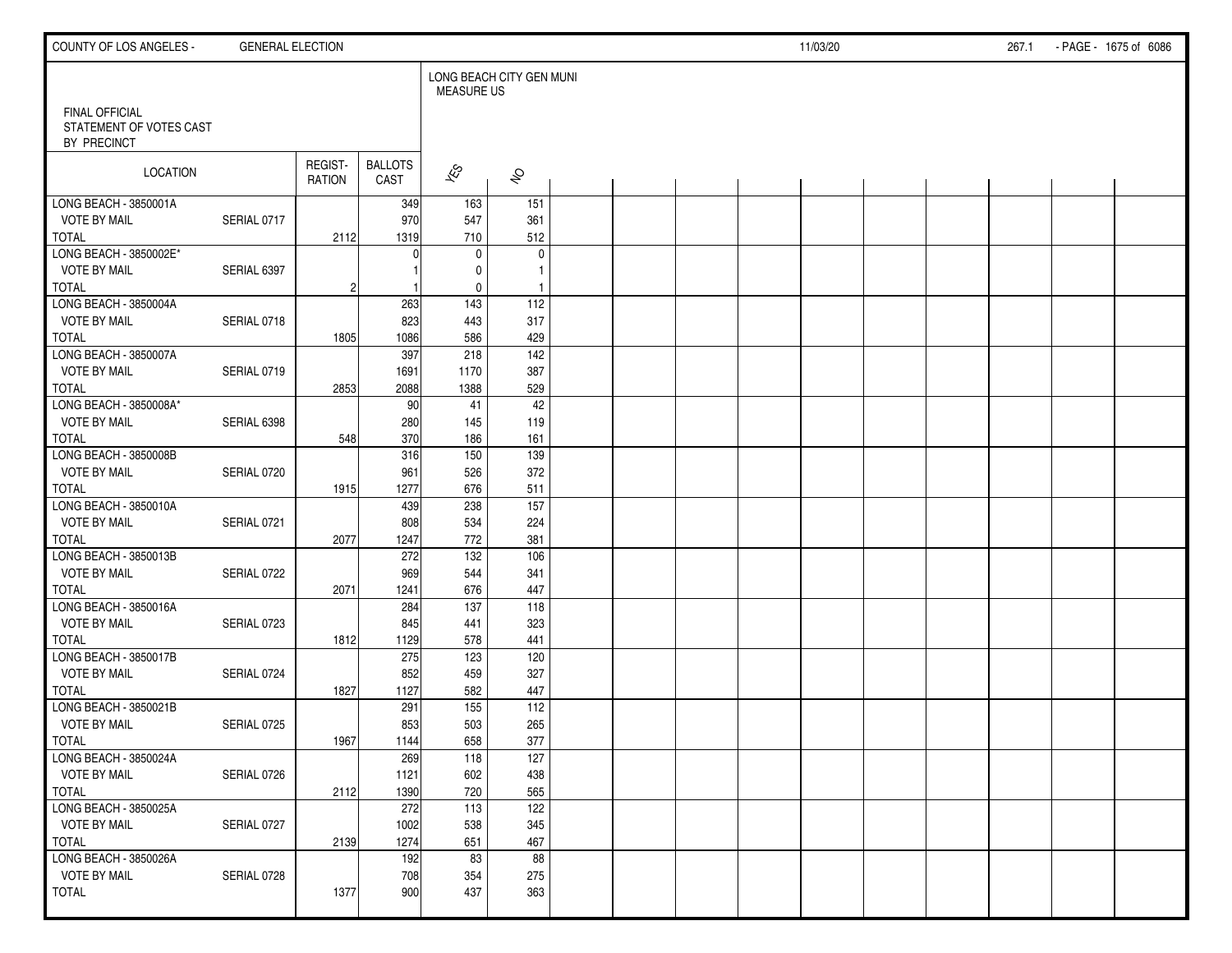| COUNTY OF LOS ANGELES -                                         | <b>GENERAL ELECTION</b> |                   |                        |                                               |                     |  |  | 11/03/20 |  | 267.2 | - PAGE - 1676 of 6086 |  |
|-----------------------------------------------------------------|-------------------------|-------------------|------------------------|-----------------------------------------------|---------------------|--|--|----------|--|-------|-----------------------|--|
|                                                                 |                         |                   |                        | LONG BEACH CITY GEN MUNI<br><b>MEASURE US</b> |                     |  |  |          |  |       |                       |  |
| <b>FINAL OFFICIAL</b><br>STATEMENT OF VOTES CAST<br>BY PRECINCT |                         |                   |                        |                                               |                     |  |  |          |  |       |                       |  |
| LOCATION                                                        |                         | REGIST-<br>RATION | <b>BALLOTS</b><br>CAST | $\sqrt{\hat{S}}$                              | $\hat{\mathcal{S}}$ |  |  |          |  |       |                       |  |
| LONG BEACH - 3850026D                                           |                         |                   | 224                    | 98                                            | 108                 |  |  |          |  |       |                       |  |
| <b>VOTE BY MAIL</b>                                             | SERIAL 0729             |                   | 986                    | 560                                           | 351                 |  |  |          |  |       |                       |  |
| <b>TOTAL</b>                                                    |                         | 1848              | 1210                   | 658                                           | 459                 |  |  |          |  |       |                       |  |
| LONG BEACH - 3850029A                                           |                         |                   | 265                    | 122                                           | 118                 |  |  |          |  |       |                       |  |
| <b>VOTE BY MAIL</b><br><b>TOTAL</b>                             | SERIAL 0730             |                   | 1208<br>1473           | 680<br>802                                    | 436<br>554          |  |  |          |  |       |                       |  |
| LONG BEACH - 3850032A                                           |                         | 2272              | 313                    | $\frac{162}{ }$                               | 128                 |  |  |          |  |       |                       |  |
| <b>VOTE BY MAIL</b>                                             | SERIAL 0731             |                   | 1009                   | 562                                           | 359                 |  |  |          |  |       |                       |  |
| <b>TOTAL</b>                                                    |                         | 2142              | 1322                   | 724                                           | 487                 |  |  |          |  |       |                       |  |
| LONG BEACH - 3850034A                                           |                         |                   | 369                    | 196                                           | 127                 |  |  |          |  |       |                       |  |
| <b>VOTE BY MAIL</b>                                             | SERIAL 0732             |                   | 998                    | 529                                           | 337                 |  |  |          |  |       |                       |  |
| <b>TOTAL</b>                                                    |                         | 2247              | 1367                   | 725                                           | 464                 |  |  |          |  |       |                       |  |
| LONG BEACH - 3850035A*                                          |                         |                   | 154                    | 63                                            | 78                  |  |  |          |  |       |                       |  |
| <b>VOTE BY MAIL</b>                                             | SERIAL 6399             |                   | 627                    | 306                                           | 260                 |  |  |          |  |       |                       |  |
| <b>TOTAL</b>                                                    |                         | 1010              | 781                    | 369                                           | 338                 |  |  |          |  |       |                       |  |
| LONG BEACH - 3850037A                                           |                         |                   | 246                    | 129                                           | 100                 |  |  |          |  |       |                       |  |
| <b>VOTE BY MAIL</b>                                             | SERIAL 0733             |                   | 795                    | 414                                           | 329                 |  |  |          |  |       |                       |  |
| <b>TOTAL</b>                                                    |                         | 1743              | 1041                   | 543                                           | 429                 |  |  |          |  |       |                       |  |
| LONG BEACH - 3850038A                                           |                         |                   | 193                    | 107                                           | 57                  |  |  |          |  |       |                       |  |
| <b>VOTE BY MAIL</b>                                             | SERIAL 0734             |                   | 487                    | 281                                           | 157                 |  |  |          |  |       |                       |  |
| <b>TOTAL</b>                                                    |                         | 1185              | 680                    | 388                                           | 214                 |  |  |          |  |       |                       |  |
| LONG BEACH - 3850039A                                           |                         |                   | 262                    | 137                                           | 115                 |  |  |          |  |       |                       |  |
| <b>VOTE BY MAIL</b>                                             | SERIAL 0735             |                   | 816                    | 444                                           | 307                 |  |  |          |  |       |                       |  |
| <b>TOTAL</b>                                                    |                         | 1918              | 1078                   | 581                                           | 422                 |  |  |          |  |       |                       |  |
| LONG BEACH - 3850040A                                           |                         |                   | 304                    | 140                                           | 122                 |  |  |          |  |       |                       |  |
| <b>VOTE BY MAIL</b>                                             | SERIAL 0736             |                   | 955                    | 584                                           | 300<br>422          |  |  |          |  |       |                       |  |
| <b>TOTAL</b><br>LONG BEACH - 3850044D                           |                         | 1911              | 1259<br>333            | 724<br>122                                    | 189                 |  |  |          |  |       |                       |  |
| <b>VOTE BY MAIL</b>                                             | SERIAL 0737             |                   | 1829                   | 980                                           | 711                 |  |  |          |  |       |                       |  |
| <b>TOTAL</b>                                                    |                         | 2584              | 2162                   | 1102                                          | 900                 |  |  |          |  |       |                       |  |
| LONG BEACH - 3850048A                                           |                         |                   | 440                    | 197                                           | 211                 |  |  |          |  |       |                       |  |
| <b>VOTE BY MAIL</b>                                             | SERIAL 0738             |                   | 1513                   | 874                                           | 504                 |  |  |          |  |       |                       |  |
| <b>TOTAL</b>                                                    |                         | 2367              | 1953                   | 1071                                          | 715                 |  |  |          |  |       |                       |  |
| LONG BEACH - 3850055A                                           |                         |                   | 294                    | 112                                           | 158                 |  |  |          |  |       |                       |  |
| <b>VOTE BY MAIL</b>                                             | SERIAL 0739             |                   | 1513                   | 756                                           | 642                 |  |  |          |  |       |                       |  |
| TOTAL                                                           |                         | 2399              | 1807                   | 868                                           | 800                 |  |  |          |  |       |                       |  |
| LONG BEACH - 3850058A                                           |                         |                   | 213                    | 89                                            | $\overline{92}$     |  |  |          |  |       |                       |  |
| <b>VOTE BY MAIL</b>                                             | SERIAL 0740             |                   | 731                    | 413                                           | 248                 |  |  |          |  |       |                       |  |
| <b>TOTAL</b>                                                    |                         | 1482              | 944                    | 502                                           | 340                 |  |  |          |  |       |                       |  |
| LONG BEACH - 3850059A                                           |                         |                   | 264                    | $\frac{115}{115}$                             | 132                 |  |  |          |  |       |                       |  |
| <b>VOTE BY MAIL</b>                                             | SERIAL 0741             |                   | 907                    | 501                                           | 328                 |  |  |          |  |       |                       |  |
| <b>TOTAL</b>                                                    |                         | 1884              | 1171                   | 616                                           | 460                 |  |  |          |  |       |                       |  |
|                                                                 |                         |                   |                        |                                               |                     |  |  |          |  |       |                       |  |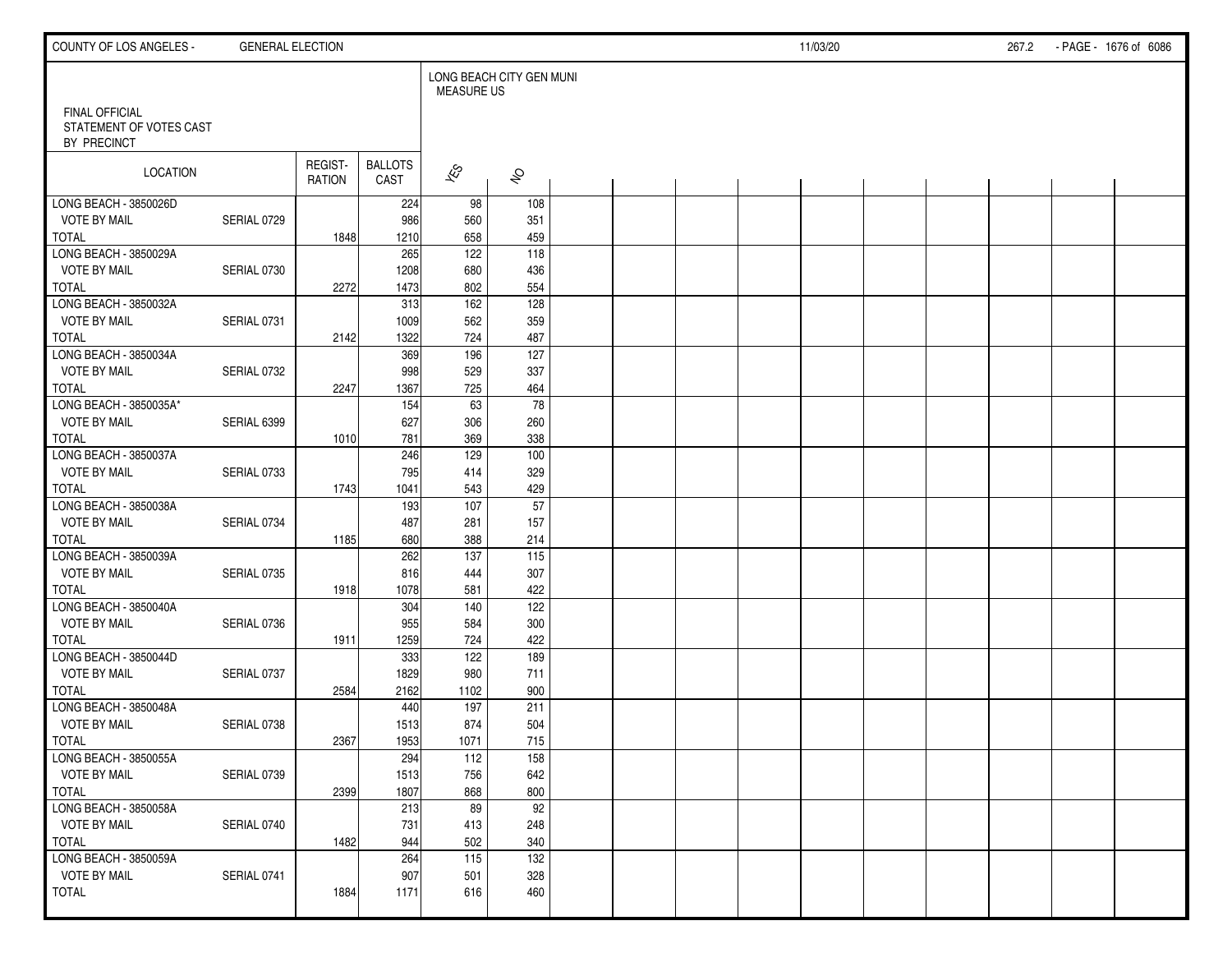| COUNTY OF LOS ANGELES -                                         | <b>GENERAL ELECTION</b> |                   |                        |                                               |                     |  |  | 11/03/20 |  | 267.3 | - PAGE - 1677 of 6086 |  |
|-----------------------------------------------------------------|-------------------------|-------------------|------------------------|-----------------------------------------------|---------------------|--|--|----------|--|-------|-----------------------|--|
|                                                                 |                         |                   |                        | LONG BEACH CITY GEN MUNI<br><b>MEASURE US</b> |                     |  |  |          |  |       |                       |  |
| <b>FINAL OFFICIAL</b><br>STATEMENT OF VOTES CAST<br>BY PRECINCT |                         |                   |                        |                                               |                     |  |  |          |  |       |                       |  |
| LOCATION                                                        |                         | REGIST-<br>RATION | <b>BALLOTS</b><br>CAST | $\sqrt{\hat{S}}$                              | $\hat{\mathcal{S}}$ |  |  |          |  |       |                       |  |
| LONG BEACH - 3850060A                                           |                         |                   | 317                    | 173                                           | 117                 |  |  |          |  |       |                       |  |
| <b>VOTE BY MAIL</b>                                             | SERIAL 0742             |                   | 989                    | 557                                           | 364                 |  |  |          |  |       |                       |  |
| <b>TOTAL</b>                                                    |                         | 2055              | 1306                   | 730                                           | 481                 |  |  |          |  |       |                       |  |
| LONG BEACH - 3850065B                                           |                         |                   | 362                    | 104                                           | 241                 |  |  |          |  |       |                       |  |
| <b>VOTE BY MAIL</b>                                             | SERIAL 0743             |                   | 1612                   | 740                                           | 756                 |  |  |          |  |       |                       |  |
| <b>TOTAL</b>                                                    |                         | 2292              | 1974                   | 844                                           | 997                 |  |  |          |  |       |                       |  |
| LONG BEACH - 3850067A                                           |                         |                   | 250                    | $\overline{75}$                               | 161                 |  |  |          |  |       |                       |  |
| <b>VOTE BY MAIL</b>                                             | SERIAL 0744             |                   | 1023                   | 424                                           | 532                 |  |  |          |  |       |                       |  |
| <b>TOTAL</b>                                                    |                         | 1487              | 1273                   | 499                                           | 693                 |  |  |          |  |       |                       |  |
| LONG BEACH - 3850069A                                           |                         |                   | 266                    | $\frac{118}{118}$                             | 126                 |  |  |          |  |       |                       |  |
| <b>VOTE BY MAIL</b>                                             | SERIAL 0745             |                   | 1110                   | 561                                           | 447                 |  |  |          |  |       |                       |  |
| TOTAL                                                           |                         | 2111              | 1376                   | 679                                           | 573                 |  |  |          |  |       |                       |  |
| LONG BEACH - 3850070A                                           |                         |                   | 402                    | 160                                           | 200                 |  |  |          |  |       |                       |  |
| <b>VOTE BY MAIL</b>                                             | SERIAL 0746             |                   | 1666                   | 948                                           | 591                 |  |  |          |  |       |                       |  |
| <b>TOTAL</b>                                                    |                         | 2454              | 2068                   | 1108                                          | 791                 |  |  |          |  |       |                       |  |
| LONG BEACH - 3850071A                                           |                         |                   | 291                    | 116                                           | 146                 |  |  |          |  |       |                       |  |
| <b>VOTE BY MAIL</b>                                             | SERIAL 0747             |                   | 1300                   | 721                                           | 474                 |  |  |          |  |       |                       |  |
| <b>TOTAL</b>                                                    |                         | 2112              | 1591                   | 837                                           | 620                 |  |  |          |  |       |                       |  |
| LONG BEACH - 3850072A                                           |                         |                   | 379                    | 198                                           | 143                 |  |  |          |  |       |                       |  |
| <b>VOTE BY MAIL</b>                                             | SERIAL 0748             |                   | 1486                   | 969                                           | 416                 |  |  |          |  |       |                       |  |
| <b>TOTAL</b>                                                    |                         | 2423              | 1865                   | 1167                                          | 559                 |  |  |          |  |       |                       |  |
| LONG BEACH - 3850075A                                           |                         |                   | 354                    | 130                                           | 198                 |  |  |          |  |       |                       |  |
| <b>VOTE BY MAIL</b>                                             | SERIAL 0749             |                   | 1579                   | 878                                           | 571                 |  |  |          |  |       |                       |  |
| <b>TOTAL</b>                                                    |                         | 2283              | 1933                   | 1008                                          | 769                 |  |  |          |  |       |                       |  |
| LONG BEACH - 3850082A                                           |                         |                   | 425                    | 174                                           | 217                 |  |  |          |  |       |                       |  |
| <b>VOTE BY MAIL</b>                                             | SERIAL 0750             |                   | 1883                   | 1077                                          | 667                 |  |  |          |  |       |                       |  |
| <b>TOTAL</b>                                                    |                         | 2809              | 2308                   | 1251                                          | 884                 |  |  |          |  |       |                       |  |
| LONG BEACH - 3850091A                                           |                         |                   | 372                    | 208                                           | 127                 |  |  |          |  |       |                       |  |
| <b>VOTE BY MAIL</b>                                             | SERIAL 0751             |                   | 1074                   | 658                                           | 321                 |  |  |          |  |       |                       |  |
| <b>TOTAL</b>                                                    |                         | 2256              | 1446                   | 866                                           | 448                 |  |  |          |  |       |                       |  |
| LONG BEACH - 3850091C*                                          |                         |                   | 18                     | 9                                             | $\overline{7}$      |  |  |          |  |       |                       |  |
| <b>VOTE BY MAIL</b>                                             | SERIAL 6403             |                   | 35                     | 21                                            | 12                  |  |  |          |  |       |                       |  |
| <b>TOTAL</b>                                                    |                         | 117               | 53                     | 30                                            | 19                  |  |  |          |  |       |                       |  |
| LONG BEACH - 3850097A                                           |                         |                   | 392                    | 201                                           | 144                 |  |  |          |  |       |                       |  |
| <b>VOTE BY MAIL</b>                                             | SERIAL 0752             |                   | 1079                   | 622                                           | 364                 |  |  |          |  |       |                       |  |
| TOTAL                                                           |                         | 2199              | 1471                   | 823                                           | 508                 |  |  |          |  |       |                       |  |
| LONG BEACH - 3850100A                                           |                         |                   | 279                    | 125                                           | 119                 |  |  |          |  |       |                       |  |
| <b>VOTE BY MAIL</b>                                             | SERIAL 0753             |                   | 957                    | 515                                           | 381                 |  |  |          |  |       |                       |  |
| TOTAL                                                           |                         | 1763              | 1236                   | 640                                           | 500                 |  |  |          |  |       |                       |  |
| LONG BEACH - 3850101A                                           |                         |                   | 293                    | 141                                           | 124                 |  |  |          |  |       |                       |  |
| <b>VOTE BY MAIL</b>                                             | SERIAL 0754             |                   | 971                    | 524                                           | 370                 |  |  |          |  |       |                       |  |
| <b>TOTAL</b>                                                    |                         | 1928              | 1264                   | 665                                           | 494                 |  |  |          |  |       |                       |  |
|                                                                 |                         |                   |                        |                                               |                     |  |  |          |  |       |                       |  |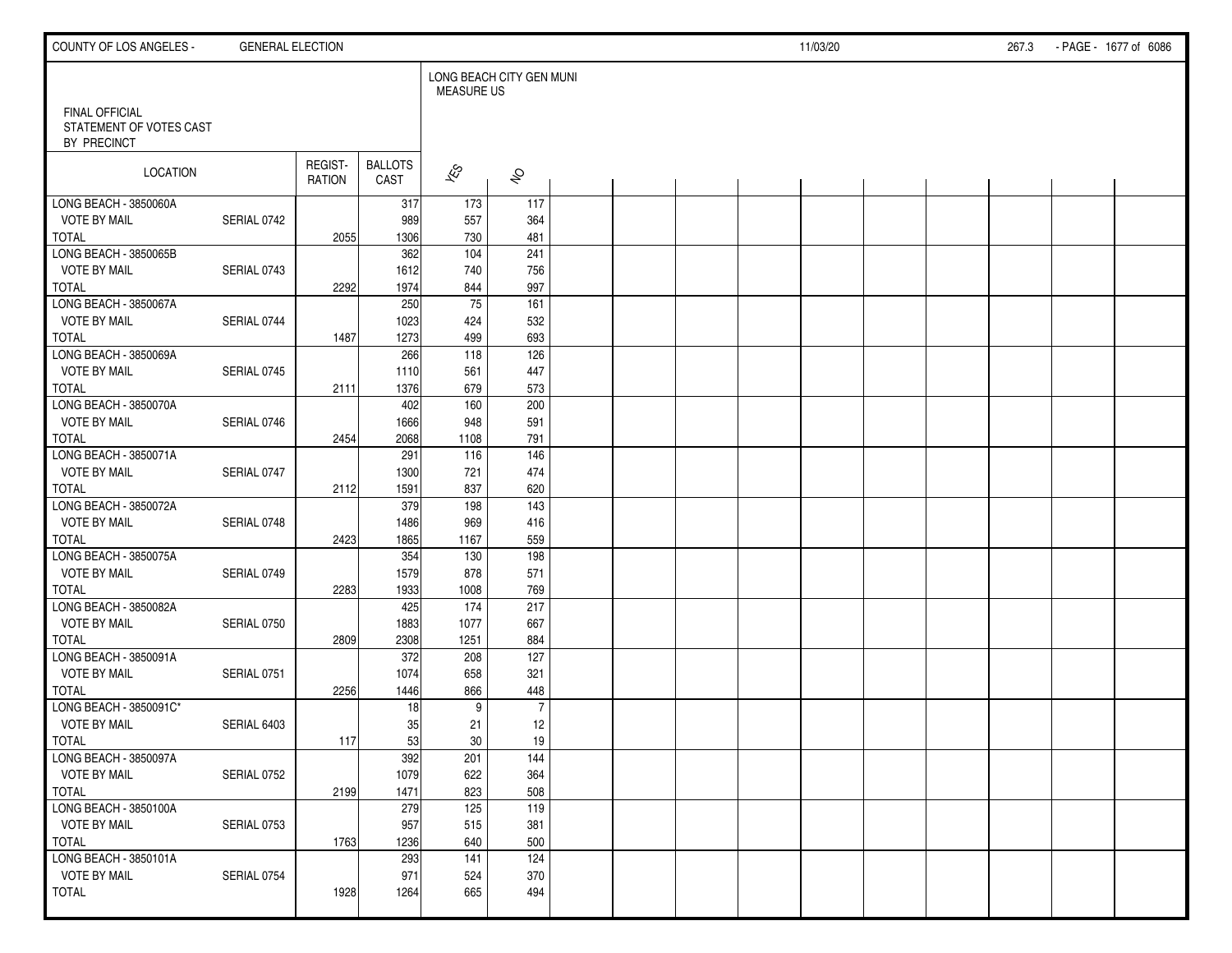| COUNTY OF LOS ANGELES -                                         | <b>GENERAL ELECTION</b> |                   |                        |                                               |                     |  |  | 11/03/20 |  | 267.4 | - PAGE - 1678 of 6086 |  |
|-----------------------------------------------------------------|-------------------------|-------------------|------------------------|-----------------------------------------------|---------------------|--|--|----------|--|-------|-----------------------|--|
|                                                                 |                         |                   |                        | LONG BEACH CITY GEN MUNI<br><b>MEASURE US</b> |                     |  |  |          |  |       |                       |  |
| <b>FINAL OFFICIAL</b><br>STATEMENT OF VOTES CAST<br>BY PRECINCT |                         |                   |                        |                                               |                     |  |  |          |  |       |                       |  |
| LOCATION                                                        |                         | REGIST-<br>RATION | <b>BALLOTS</b><br>CAST | $\hat{\mathcal{K}}$                           | $\hat{\mathcal{S}}$ |  |  |          |  |       |                       |  |
| LONG BEACH - 3850103A                                           |                         |                   | 260                    | 108                                           | 115                 |  |  |          |  |       |                       |  |
| <b>VOTE BY MAIL</b>                                             | SERIAL 0755             |                   | 1017                   | 580                                           | 363                 |  |  |          |  |       |                       |  |
| <b>TOTAL</b>                                                    |                         | 1890              | 1277                   | 688                                           | 478                 |  |  |          |  |       |                       |  |
| LONG BEACH - 3850110A                                           |                         |                   | 281                    | 131                                           | 129                 |  |  |          |  |       |                       |  |
| <b>VOTE BY MAIL</b>                                             | SERIAL 0756             |                   | 1052                   | 564                                           | 394                 |  |  |          |  |       |                       |  |
| <b>TOTAL</b>                                                    |                         | 1798              | 1333                   | 695                                           | 523                 |  |  |          |  |       |                       |  |
| LONG BEACH - 3850110B*                                          |                         |                   | $\mathbf{0}$           | $\mathbf 0$                                   | $\pmb{0}$           |  |  |          |  |       |                       |  |
| <b>VOTE BY MAIL</b>                                             | SERIAL 6405             |                   | 17                     | 3                                             | $\overline{7}$      |  |  |          |  |       |                       |  |
| <b>TOTAL</b>                                                    |                         | 9                 | 17                     | $\mathbf{3}$                                  | $\overline{7}$      |  |  |          |  |       |                       |  |
| LONG BEACH - 3850117A                                           |                         |                   | 350                    | 176                                           | 136                 |  |  |          |  |       |                       |  |
| <b>VOTE BY MAIL</b>                                             | SERIAL 0757             |                   | 992                    | 575                                           | 348                 |  |  |          |  |       |                       |  |
| TOTAL                                                           |                         | 2038              | 1342                   | 751                                           | 484                 |  |  |          |  |       |                       |  |
| LONG BEACH - 3850120A                                           |                         |                   | 257                    | 125                                           | 109                 |  |  |          |  |       |                       |  |
| <b>VOTE BY MAIL</b>                                             | SERIAL 0758             |                   | 1353                   | 812                                           | 442                 |  |  |          |  |       |                       |  |
| <b>TOTAL</b>                                                    |                         | 2113              | 1610                   | 937                                           | 551                 |  |  |          |  |       |                       |  |
| LONG BEACH - 3850123A                                           |                         |                   | 337                    | $\frac{1}{171}$                               | 137                 |  |  |          |  |       |                       |  |
| <b>VOTE BY MAIL</b>                                             | SERIAL 0759             |                   | 1062                   | 618                                           | 363                 |  |  |          |  |       |                       |  |
| <b>TOTAL</b>                                                    |                         | 2274              | 1399                   | 789                                           | 500                 |  |  |          |  |       |                       |  |
| LONG BEACH - 3850133A                                           |                         |                   | 359                    | 189                                           | 132                 |  |  |          |  |       |                       |  |
| <b>VOTE BY MAIL</b>                                             | SERIAL 0760             |                   | 1115                   | 679                                           | 360                 |  |  |          |  |       |                       |  |
| <b>TOTAL</b>                                                    |                         | 2243              | 1474                   | 868                                           | 492                 |  |  |          |  |       |                       |  |
| LONG BEACH - 3850134A                                           |                         |                   | 325                    | 161                                           | 130                 |  |  |          |  |       |                       |  |
| <b>VOTE BY MAIL</b>                                             | SERIAL 0761             |                   | 874                    | 515                                           | 275                 |  |  |          |  |       |                       |  |
| <b>TOTAL</b>                                                    |                         | 2042              | 1199                   | 676                                           | 405                 |  |  |          |  |       |                       |  |
| LONG BEACH - 3850135A                                           |                         |                   | 323                    | $\frac{162}{ }$                               | 139                 |  |  |          |  |       |                       |  |
| <b>VOTE BY MAIL</b>                                             | SERIAL 0762             |                   | 1654                   | 1037                                          | 480                 |  |  |          |  |       |                       |  |
| <b>TOTAL</b>                                                    |                         | 2289              | 1977                   | 1199                                          | 619                 |  |  |          |  |       |                       |  |
| LONG BEACH - 3850137A                                           |                         |                   | 320                    | 175                                           | 107                 |  |  |          |  |       |                       |  |
| <b>VOTE BY MAIL</b>                                             | SERIAL 0763             |                   | 751                    | 439                                           | 243                 |  |  |          |  |       |                       |  |
| <b>TOTAL</b>                                                    |                         | 1758              | 1071                   | 614                                           | 350                 |  |  |          |  |       |                       |  |
| LONG BEACH - 3850138A                                           |                         |                   | 351                    | 175                                           | 121                 |  |  |          |  |       |                       |  |
| <b>VOTE BY MAIL</b>                                             | SERIAL 0764             |                   | 858                    | 466                                           | 277                 |  |  |          |  |       |                       |  |
| <b>TOTAL</b>                                                    |                         | 1974              | 1209                   | 641                                           | 398                 |  |  |          |  |       |                       |  |
| LONG BEACH - 3850141A                                           |                         |                   | 277                    | 144                                           | 93                  |  |  |          |  |       |                       |  |
| <b>VOTE BY MAIL</b>                                             | SERIAL 0765             |                   | 953                    | 525                                           | 361                 |  |  |          |  |       |                       |  |
| TOTAL                                                           |                         | 1919              | 1230                   | 669                                           | 454                 |  |  |          |  |       |                       |  |
| LONG BEACH - 3850146A                                           |                         |                   | 304                    | 158                                           | 100                 |  |  |          |  |       |                       |  |
| <b>VOTE BY MAIL</b>                                             | SERIAL 0766             |                   | 780                    | 413                                           | 268                 |  |  |          |  |       |                       |  |
| TOTAL                                                           |                         | 1958              | 1084                   | 571                                           | 368                 |  |  |          |  |       |                       |  |
| LONG BEACH - 3850147A                                           |                         |                   | 353                    | 110                                           | 221                 |  |  |          |  |       |                       |  |
| <b>VOTE BY MAIL</b>                                             | SERIAL 0767             |                   | 1392                   | 649                                           | 626                 |  |  |          |  |       |                       |  |
| <b>TOTAL</b>                                                    |                         | 2113              | 1745                   | 759                                           | 847                 |  |  |          |  |       |                       |  |
|                                                                 |                         |                   |                        |                                               |                     |  |  |          |  |       |                       |  |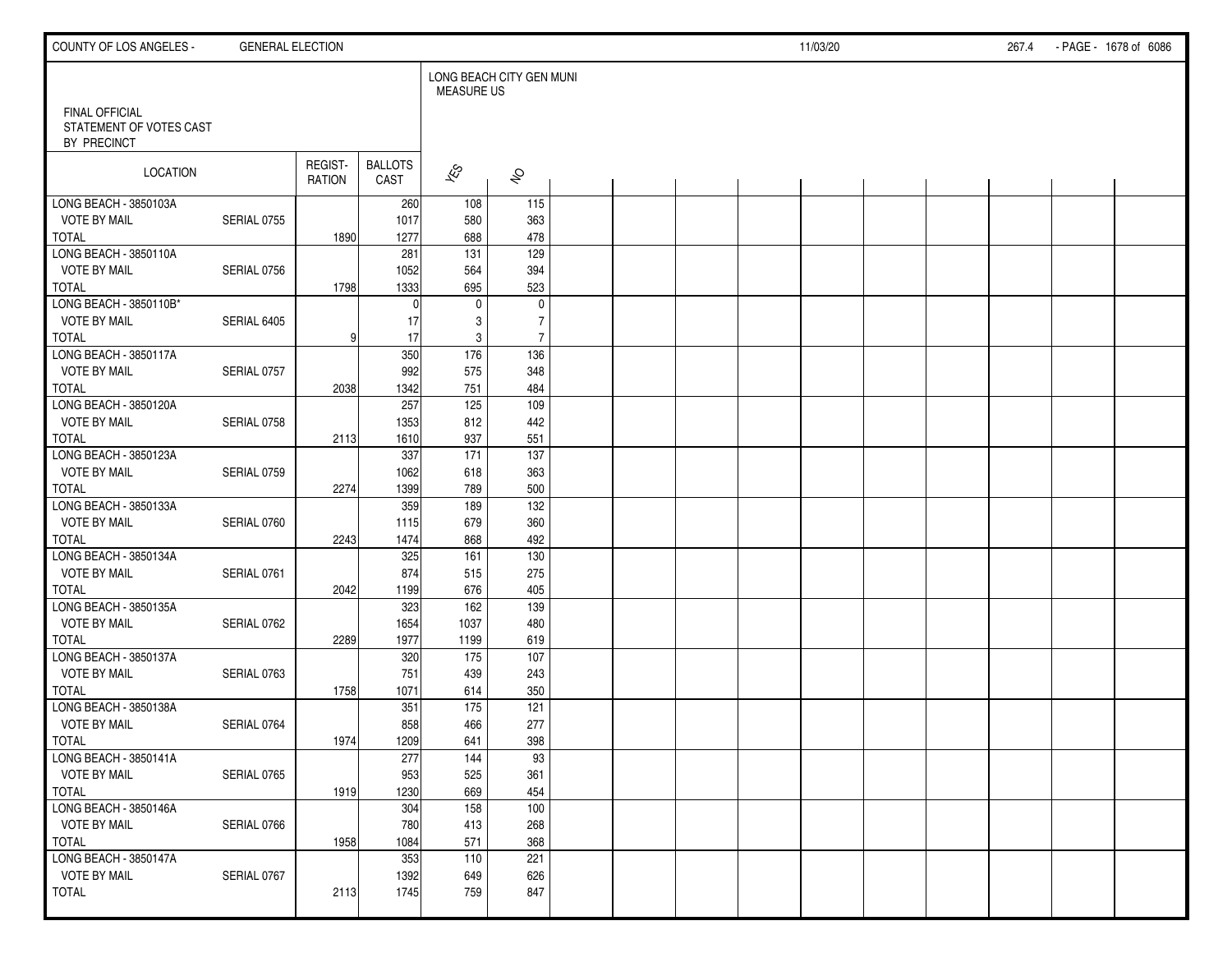| COUNTY OF LOS ANGELES -                                         | <b>GENERAL ELECTION</b> |                   |                        |                                               |                     |  |  | 11/03/20 |  | 267.5 | - PAGE - 1679 of 6086 |  |
|-----------------------------------------------------------------|-------------------------|-------------------|------------------------|-----------------------------------------------|---------------------|--|--|----------|--|-------|-----------------------|--|
|                                                                 |                         |                   |                        | LONG BEACH CITY GEN MUNI<br><b>MEASURE US</b> |                     |  |  |          |  |       |                       |  |
| <b>FINAL OFFICIAL</b><br>STATEMENT OF VOTES CAST<br>BY PRECINCT |                         |                   |                        |                                               |                     |  |  |          |  |       |                       |  |
| LOCATION                                                        |                         | REGIST-<br>RATION | <b>BALLOTS</b><br>CAST | $\hat{\mathcal{K}}$                           | $\hat{\mathcal{S}}$ |  |  |          |  |       |                       |  |
| LONG BEACH - 3850156A                                           |                         |                   | 184                    | 102                                           | 56                  |  |  |          |  |       |                       |  |
| <b>VOTE BY MAIL</b>                                             | SERIAL 0768             |                   | 552                    | 299                                           | 175                 |  |  |          |  |       |                       |  |
| <b>TOTAL</b>                                                    |                         | 1380              | 736                    | 401                                           | 231                 |  |  |          |  |       |                       |  |
| LONG BEACH - 3850158A                                           |                         |                   | 382                    | 210                                           | 130                 |  |  |          |  |       |                       |  |
| <b>VOTE BY MAIL</b><br><b>TOTAL</b>                             | SERIAL 0769             |                   | 1335<br>1717           | 855<br>1065                                   | 397<br>527          |  |  |          |  |       |                       |  |
| LONG BEACH - 3850159A                                           |                         | 2539              | 339                    | 163                                           | 138                 |  |  |          |  |       |                       |  |
| <b>VOTE BY MAIL</b>                                             | SERIAL 0770             |                   | 1073                   | 646                                           | 324                 |  |  |          |  |       |                       |  |
| <b>TOTAL</b>                                                    |                         | 2080              | 1412                   | 809                                           | 462                 |  |  |          |  |       |                       |  |
| LONG BEACH - 3850170A                                           |                         |                   | 299                    | $\overline{152}$                              | 106                 |  |  |          |  |       |                       |  |
| <b>VOTE BY MAIL</b>                                             | SERIAL 0771             |                   | 884                    | 472                                           | 325                 |  |  |          |  |       |                       |  |
| TOTAL                                                           |                         | 1930              | 1183                   | 624                                           | 431                 |  |  |          |  |       |                       |  |
| LONG BEACH - 3850179A                                           |                         |                   | 409                    | 212                                           | 160                 |  |  |          |  |       |                       |  |
| <b>VOTE BY MAIL</b>                                             | SERIAL 0772             |                   | 1748                   | 1083                                          | 530                 |  |  |          |  |       |                       |  |
| <b>TOTAL</b>                                                    |                         | 2716              | 2157                   | 1295                                          | 690                 |  |  |          |  |       |                       |  |
| LONG BEACH - 3850183A                                           |                         |                   | 490                    | 217                                           | 217                 |  |  |          |  |       |                       |  |
| <b>VOTE BY MAIL</b>                                             | SERIAL 0773             |                   | 2353                   | 1480                                          | 658                 |  |  |          |  |       |                       |  |
| <b>TOTAL</b>                                                    |                         | 3260              | 2843                   | 1697                                          | 875                 |  |  |          |  |       |                       |  |
| LONG BEACH - 3850185A                                           |                         |                   | 249                    | 134                                           | 94                  |  |  |          |  |       |                       |  |
| <b>VOTE BY MAIL</b>                                             | SERIAL 0774             |                   | 725                    | 452                                           | 235                 |  |  |          |  |       |                       |  |
| <b>TOTAL</b>                                                    |                         | 1729              | 974                    | 586                                           | 329                 |  |  |          |  |       |                       |  |
| LONG BEACH - 3850190A                                           |                         |                   | 282                    | 139                                           | 124                 |  |  |          |  |       |                       |  |
| <b>VOTE BY MAIL</b>                                             | SERIAL 0775             |                   | 1060                   | 605                                           | 378                 |  |  |          |  |       |                       |  |
| <b>TOTAL</b>                                                    |                         | 2054              | 1342                   | 744                                           | 502                 |  |  |          |  |       |                       |  |
| LONG BEACH - 3850201A                                           |                         |                   | 384                    | 190                                           | 155                 |  |  |          |  |       |                       |  |
| <b>VOTE BY MAIL</b>                                             | SERIAL 0776             |                   | 1928                   | 1289                                          | 470                 |  |  |          |  |       |                       |  |
| <b>TOTAL</b>                                                    |                         | 2768              | 2312                   | 1479                                          | 625                 |  |  |          |  |       |                       |  |
| LONG BEACH - 3850202A                                           |                         |                   | 495                    | 283                                           | $\frac{174}{ }$     |  |  |          |  |       |                       |  |
| <b>VOTE BY MAIL</b>                                             | SERIAL 0777             |                   | 1561                   | 1007                                          | 439                 |  |  |          |  |       |                       |  |
| <b>TOTAL</b>                                                    |                         | 2701              | 2056                   | 1290                                          | 613                 |  |  |          |  |       |                       |  |
| LONG BEACH - 3850213A                                           |                         |                   | 436                    | 201                                           | 191                 |  |  |          |  |       |                       |  |
| <b>VOTE BY MAIL</b>                                             | SERIAL 0778             |                   | 2257                   | 1319                                          | 729                 |  |  |          |  |       |                       |  |
| <b>TOTAL</b>                                                    |                         | 3199              | 2693                   | 1520                                          | 920                 |  |  |          |  |       |                       |  |
| LONG BEACH - 3850215A                                           |                         |                   | 435                    | 134                                           | 266                 |  |  |          |  |       |                       |  |
| <b>VOTE BY MAIL</b>                                             | SERIAL 0779             |                   | 1792                   | 871                                           | 769                 |  |  |          |  |       |                       |  |
| TOTAL<br>LONG BEACH - 3850227A                                  |                         | 2630              | 2227                   | 1005                                          | 1035                |  |  |          |  |       |                       |  |
| <b>VOTE BY MAIL</b>                                             |                         |                   | 360<br>1639            | 184<br>1121                                   | 146<br>392          |  |  |          |  |       |                       |  |
| TOTAL                                                           | SERIAL 0780             | 2615              | 1999                   | 1305                                          | 538                 |  |  |          |  |       |                       |  |
| LONG BEACH - 3850229A                                           |                         |                   | 377                    | 195                                           | 154                 |  |  |          |  |       |                       |  |
| <b>VOTE BY MAIL</b>                                             | SERIAL 0781             |                   | 2027                   | 1272                                          | 592                 |  |  |          |  |       |                       |  |
| TOTAL                                                           |                         | 2811              | 2404                   | 1467                                          | 746                 |  |  |          |  |       |                       |  |
|                                                                 |                         |                   |                        |                                               |                     |  |  |          |  |       |                       |  |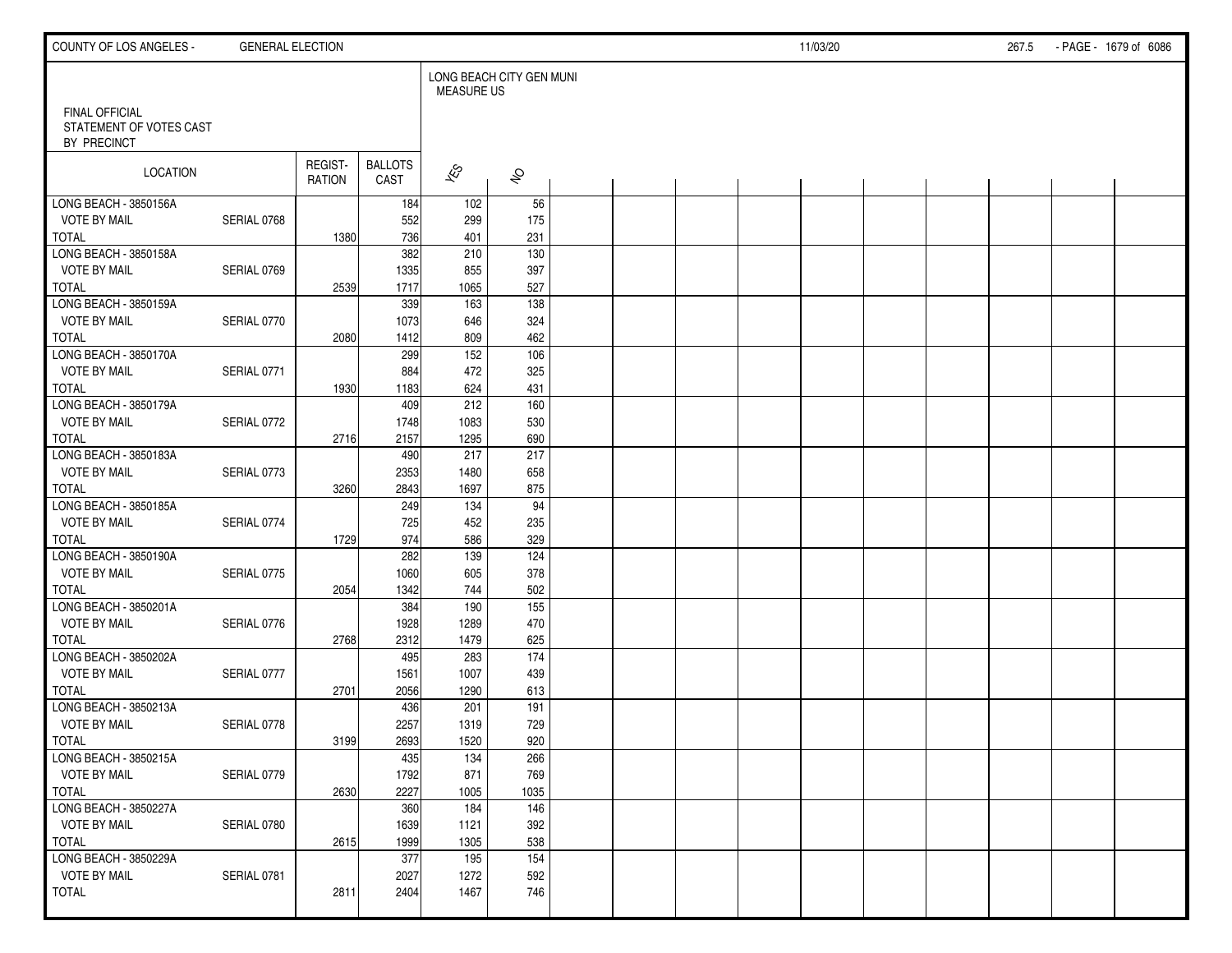| COUNTY OF LOS ANGELES -                                         | <b>GENERAL ELECTION</b> |                   |                        |                                               |                     |  |  | 11/03/20 |  | 267.6 | - PAGE - 1680 of 6086 |  |
|-----------------------------------------------------------------|-------------------------|-------------------|------------------------|-----------------------------------------------|---------------------|--|--|----------|--|-------|-----------------------|--|
|                                                                 |                         |                   |                        | LONG BEACH CITY GEN MUNI<br><b>MEASURE US</b> |                     |  |  |          |  |       |                       |  |
| <b>FINAL OFFICIAL</b><br>STATEMENT OF VOTES CAST<br>BY PRECINCT |                         |                   |                        |                                               |                     |  |  |          |  |       |                       |  |
| LOCATION                                                        |                         | REGIST-<br>RATION | <b>BALLOTS</b><br>CAST | $\sqrt{\hat{S}}$                              | $\hat{\mathcal{S}}$ |  |  |          |  |       |                       |  |
| LONG BEACH - 3850237A                                           |                         |                   | 295                    | 161                                           | 101                 |  |  |          |  |       |                       |  |
| <b>VOTE BY MAIL</b>                                             | SERIAL 0782             |                   | 1118                   | 710                                           | 310                 |  |  |          |  |       |                       |  |
| <b>TOTAL</b>                                                    |                         | 2004              | 1413                   | 871                                           | 411                 |  |  |          |  |       |                       |  |
| LONG BEACH - 3850248A                                           |                         |                   | 381                    | 159                                           | 187                 |  |  |          |  |       |                       |  |
| <b>VOTE BY MAIL</b>                                             | SERIAL 0783             |                   | 1593                   | 942                                           | 523                 |  |  |          |  |       |                       |  |
| <b>TOTAL</b>                                                    |                         | 2501              | 1974                   | 1101                                          | 710                 |  |  |          |  |       |                       |  |
| LONG BEACH - 3850251A                                           |                         |                   | 372                    | 179                                           | 160                 |  |  |          |  |       |                       |  |
| <b>VOTE BY MAIL</b>                                             | SERIAL 0784             |                   | 1762                   | 1092                                          | 527                 |  |  |          |  |       |                       |  |
| <b>TOTAL</b>                                                    |                         | 2482              | 2134                   | 1271                                          | 687                 |  |  |          |  |       |                       |  |
| LONG BEACH - 3850255A                                           |                         |                   | 419                    | 116                                           | 265                 |  |  |          |  |       |                       |  |
| <b>VOTE BY MAIL</b>                                             | SERIAL 0785             |                   | 1975                   | 895                                           | 937                 |  |  |          |  |       |                       |  |
| TOTAL                                                           |                         | 2683              | 2394                   | 1011                                          | 1202                |  |  |          |  |       |                       |  |
| LONG BEACH - 3850259A                                           |                         |                   | 484                    | 162                                           | 287                 |  |  |          |  |       |                       |  |
| <b>VOTE BY MAIL</b>                                             | SERIAL 0786             |                   | 2122                   | 1052                                          | 902                 |  |  |          |  |       |                       |  |
| <b>TOTAL</b>                                                    |                         | 2959              | 2606                   | 1214                                          | 1189                |  |  |          |  |       |                       |  |
| LONG BEACH - 3850262A                                           |                         |                   | 290                    | 112                                           | 155                 |  |  |          |  |       |                       |  |
| <b>VOTE BY MAIL</b>                                             | SERIAL 0787             |                   | 1241                   | 653                                           | 491                 |  |  |          |  |       |                       |  |
| <b>TOTAL</b>                                                    |                         | 1680              | 1531                   | 765                                           | 646                 |  |  |          |  |       |                       |  |
| LONG BEACH - 3850270A                                           |                         |                   | 505                    | 210                                           | 248                 |  |  |          |  |       |                       |  |
| <b>VOTE BY MAIL</b>                                             | SERIAL 0788             |                   | 1712                   | 1019                                          | 540                 |  |  |          |  |       |                       |  |
| <b>TOTAL</b>                                                    |                         | 2625              | 2217                   | 1229                                          | 788                 |  |  |          |  |       |                       |  |
| LONG BEACH - 3850271A                                           |                         |                   | 511                    | 184                                           | 283                 |  |  |          |  |       |                       |  |
| <b>VOTE BY MAIL</b>                                             | SERIAL 0789             |                   | 1924                   | 977                                           | 775                 |  |  |          |  |       |                       |  |
| <b>TOTAL</b>                                                    |                         | 2699              | 2435                   | 1161                                          | 1058                |  |  |          |  |       |                       |  |
| LONG BEACH - 3850283A                                           |                         |                   | 418                    | 120                                           | 273                 |  |  |          |  |       |                       |  |
| <b>VOTE BY MAIL</b>                                             | SERIAL 0790             |                   | 1916                   | 907                                           | 849                 |  |  |          |  |       |                       |  |
| <b>TOTAL</b>                                                    |                         | 2758              | 2334                   | 1027                                          | 1122                |  |  |          |  |       |                       |  |
| LONG BEACH - 3850286A                                           |                         |                   | 384                    | 209                                           | 134                 |  |  |          |  |       |                       |  |
| <b>VOTE BY MAIL</b>                                             | SERIAL 0791             |                   | 1138                   | 707                                           | 346                 |  |  |          |  |       |                       |  |
| <b>TOTAL</b>                                                    |                         | 2503              | 1522                   | 916                                           | 480                 |  |  |          |  |       |                       |  |
| LONG BEACH - 3850294A                                           |                         |                   | 468                    | 135                                           | 293                 |  |  |          |  |       |                       |  |
| <b>VOTE BY MAIL</b>                                             | SERIAL 0792             |                   | 1528                   | 726                                           | 684                 |  |  |          |  |       |                       |  |
| <b>TOTAL</b>                                                    |                         | 2257              | 1996                   | 861                                           | 977                 |  |  |          |  |       |                       |  |
| LONG BEACH - 3850295A                                           |                         |                   | 350                    | 104                                           | 226                 |  |  |          |  |       |                       |  |
| <b>VOTE BY MAIL</b>                                             | SERIAL 0793             |                   | 1758                   | 819                                           | 814                 |  |  |          |  |       |                       |  |
| TOTAL                                                           |                         | 2457              | 2108                   | 923                                           | 1040                |  |  |          |  |       |                       |  |
| LONG BEACH - 3850296A                                           |                         |                   | 362                    | 188                                           | 140                 |  |  |          |  |       |                       |  |
| <b>VOTE BY MAIL</b>                                             | SERIAL 0794             |                   | 817                    | 511                                           | 257                 |  |  |          |  |       |                       |  |
| TOTAL                                                           |                         | 2074              | 1179                   | 699                                           | 397                 |  |  |          |  |       |                       |  |
| LONG BEACH - 3850302A                                           |                         |                   | 451                    | $\overline{151}$                              | 272                 |  |  |          |  |       |                       |  |
| <b>VOTE BY MAIL</b>                                             | SERIAL 0795             |                   | 1686                   | 788                                           | 778                 |  |  |          |  |       |                       |  |
| <b>TOTAL</b>                                                    |                         | 2411              | 2137                   | 939                                           | 1050                |  |  |          |  |       |                       |  |
|                                                                 |                         |                   |                        |                                               |                     |  |  |          |  |       |                       |  |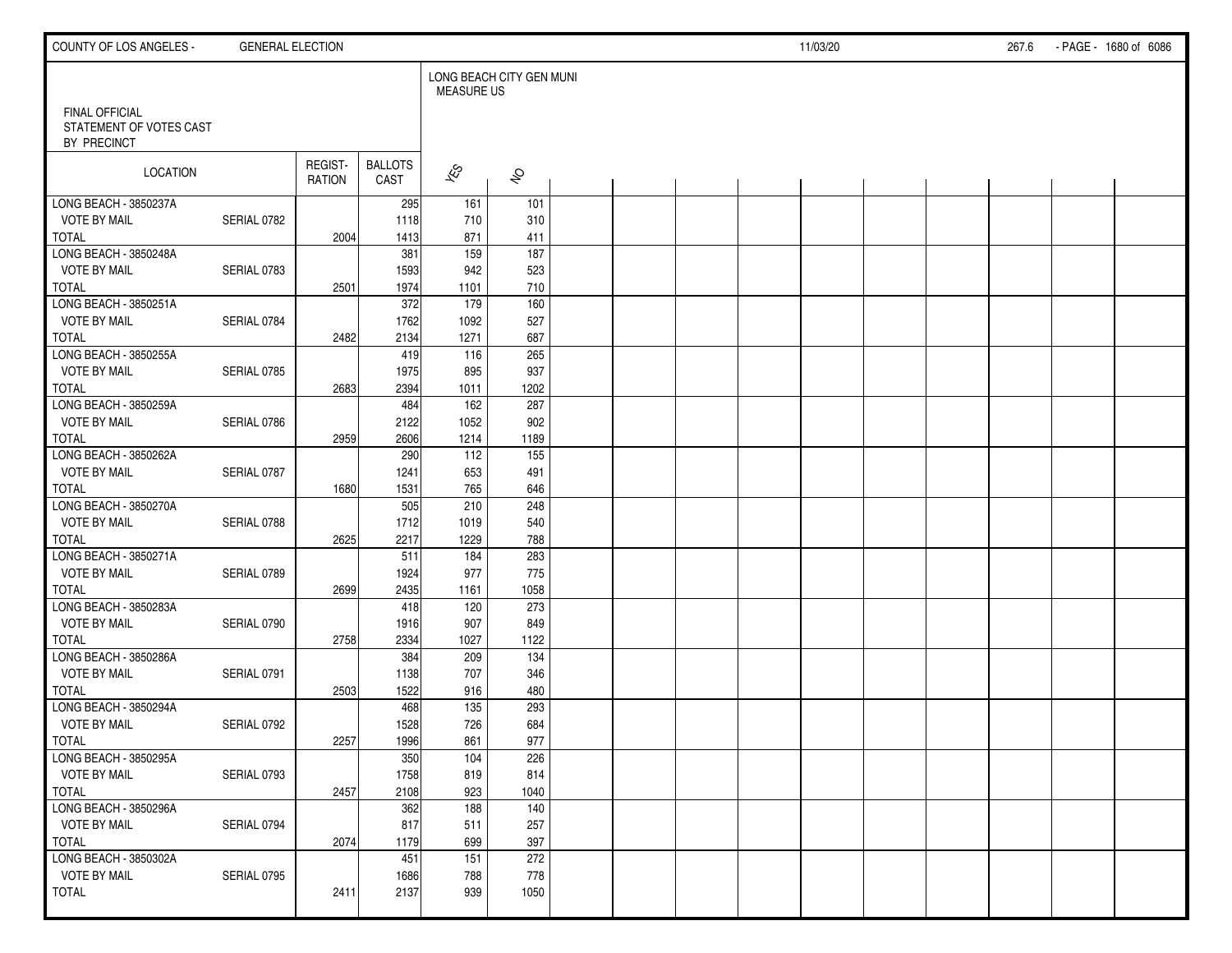| COUNTY OF LOS ANGELES -                                         | <b>GENERAL ELECTION</b> |                   |                        |                                               |                     |  |  | 11/03/20 |  | 267.7 | - PAGE - 1681 of 6086 |  |
|-----------------------------------------------------------------|-------------------------|-------------------|------------------------|-----------------------------------------------|---------------------|--|--|----------|--|-------|-----------------------|--|
|                                                                 |                         |                   |                        | LONG BEACH CITY GEN MUNI<br><b>MEASURE US</b> |                     |  |  |          |  |       |                       |  |
| <b>FINAL OFFICIAL</b><br>STATEMENT OF VOTES CAST<br>BY PRECINCT |                         |                   |                        |                                               |                     |  |  |          |  |       |                       |  |
| LOCATION                                                        |                         | REGIST-<br>RATION | <b>BALLOTS</b><br>CAST | $\overline{\mathcal{K}}$ S                    | $\hat{\mathcal{S}}$ |  |  |          |  |       |                       |  |
| LONG BEACH - 3850305A                                           |                         |                   | 467                    | 149                                           | 286                 |  |  |          |  |       |                       |  |
| <b>VOTE BY MAIL</b>                                             | SERIAL 0796             |                   | 2072                   | 981                                           | 920                 |  |  |          |  |       |                       |  |
| <b>TOTAL</b>                                                    |                         | 2880              | 2539                   | 1130                                          | 1206                |  |  |          |  |       |                       |  |
| LONG BEACH - 3850307A*                                          |                         |                   | 71                     | 35                                            | 30                  |  |  |          |  |       |                       |  |
| <b>VOTE BY MAIL</b><br><b>TOTAL</b>                             | SERIAL 6406             |                   | 278<br>349             | 152<br>187                                    | 103<br>133          |  |  |          |  |       |                       |  |
| LONG BEACH - 3850316A                                           |                         | 520               | 428                    | 114                                           | 269                 |  |  |          |  |       |                       |  |
| <b>VOTE BY MAIL</b>                                             | SERIAL 0797             |                   | 1583                   | 720                                           | 723                 |  |  |          |  |       |                       |  |
| <b>TOTAL</b>                                                    |                         | 2446              | 2011                   | 834                                           | 992                 |  |  |          |  |       |                       |  |
| LONG BEACH - 3850321A                                           |                         |                   | 308                    | 104                                           | 183                 |  |  |          |  |       |                       |  |
| <b>VOTE BY MAIL</b>                                             | SERIAL 0798             |                   | 1127                   | 533                                           | 504                 |  |  |          |  |       |                       |  |
| TOTAL                                                           |                         | 1709              | 1435                   | 637                                           | 687                 |  |  |          |  |       |                       |  |
| LONG BEACH - 3850324A                                           |                         |                   | 419                    | 171                                           | 220                 |  |  |          |  |       |                       |  |
| <b>VOTE BY MAIL</b>                                             | SERIAL 0799             |                   | 1578                   | 891                                           | 558                 |  |  |          |  |       |                       |  |
| <b>TOTAL</b>                                                    |                         | 2266              | 1997                   | 1062                                          | 778                 |  |  |          |  |       |                       |  |
| LONG BEACH - 3850328A                                           |                         |                   | 417                    | 99                                            | 286                 |  |  |          |  |       |                       |  |
| <b>VOTE BY MAIL</b>                                             | SERIAL 0800             |                   | 1805                   | 802                                           | 879                 |  |  |          |  |       |                       |  |
| <b>TOTAL</b>                                                    |                         | 2549              | 2222                   | 901                                           | 1165                |  |  |          |  |       |                       |  |
| LONG BEACH - 3850333A                                           |                         |                   | 405                    | 189                                           | 158                 |  |  |          |  |       |                       |  |
| <b>VOTE BY MAIL</b>                                             | SERIAL 0801             |                   | 969                    | 582                                           | 320                 |  |  |          |  |       |                       |  |
| <b>TOTAL</b>                                                    |                         | 2015              | 1374                   | 771                                           | 478                 |  |  |          |  |       |                       |  |
| LONG BEACH - 3850337A                                           |                         |                   | 389                    | 114                                           | 253                 |  |  |          |  |       |                       |  |
| <b>VOTE BY MAIL</b>                                             | SERIAL 0802             |                   | 1942                   | 987                                           | 831                 |  |  |          |  |       |                       |  |
| <b>TOTAL</b>                                                    |                         | 2608              | 2331                   | 1101                                          | 1084                |  |  |          |  |       |                       |  |
| LONG BEACH - 3850345B                                           |                         |                   | 226                    | 93                                            | 97                  |  |  |          |  |       |                       |  |
| <b>VOTE BY MAIL</b>                                             | SERIAL 0803             |                   | 858                    | 496                                           | 296                 |  |  |          |  |       |                       |  |
| <b>TOTAL</b>                                                    |                         | 1773              | 1084                   | 589                                           | 393                 |  |  |          |  |       |                       |  |
| LONG BEACH - 3850346A                                           |                         |                   | 452                    | 100                                           | 319                 |  |  |          |  |       |                       |  |
| <b>VOTE BY MAIL</b>                                             | SERIAL 0804             |                   | 1858                   | 836                                           | 883                 |  |  |          |  |       |                       |  |
| <b>TOTAL</b>                                                    |                         | 2637              | 2310                   | 936                                           | 1202                |  |  |          |  |       |                       |  |
| LONG BEACH - 3850356A                                           |                         |                   | 516                    | 153                                           | 326                 |  |  |          |  |       |                       |  |
| <b>VOTE BY MAIL</b>                                             | SERIAL 0805             |                   | 1880                   | 844                                           | 896                 |  |  |          |  |       |                       |  |
| <b>TOTAL</b>                                                    |                         | 2753              | 2396                   | 997                                           | 1222                |  |  |          |  |       |                       |  |
| LONG BEACH - 3850362A                                           |                         |                   | 310                    | 189                                           | 97                  |  |  |          |  |       |                       |  |
| <b>VOTE BY MAIL</b>                                             | SERIAL 0806             |                   | 1340                   | 893                                           | 341                 |  |  |          |  |       |                       |  |
| TOTAL                                                           |                         | 2235              | 1650                   | 1082                                          | 438                 |  |  |          |  |       |                       |  |
| LONG BEACH - 3850364A                                           |                         |                   | 342                    | 187                                           | 123                 |  |  |          |  |       |                       |  |
| <b>VOTE BY MAIL</b>                                             | SERIAL 0807             |                   | 1069                   | 721                                           | 276                 |  |  |          |  |       |                       |  |
| TOTAL<br>LONG BEACH - 3850367A                                  |                         | 2259              | 1411<br>429            | 908<br>81                                     | 399<br>313          |  |  |          |  |       |                       |  |
| <b>VOTE BY MAIL</b>                                             | SERIAL 0808             |                   | 1673                   | 683                                           | 849                 |  |  |          |  |       |                       |  |
| <b>TOTAL</b>                                                    |                         | 2482              | 2102                   | 764                                           | 1162                |  |  |          |  |       |                       |  |
|                                                                 |                         |                   |                        |                                               |                     |  |  |          |  |       |                       |  |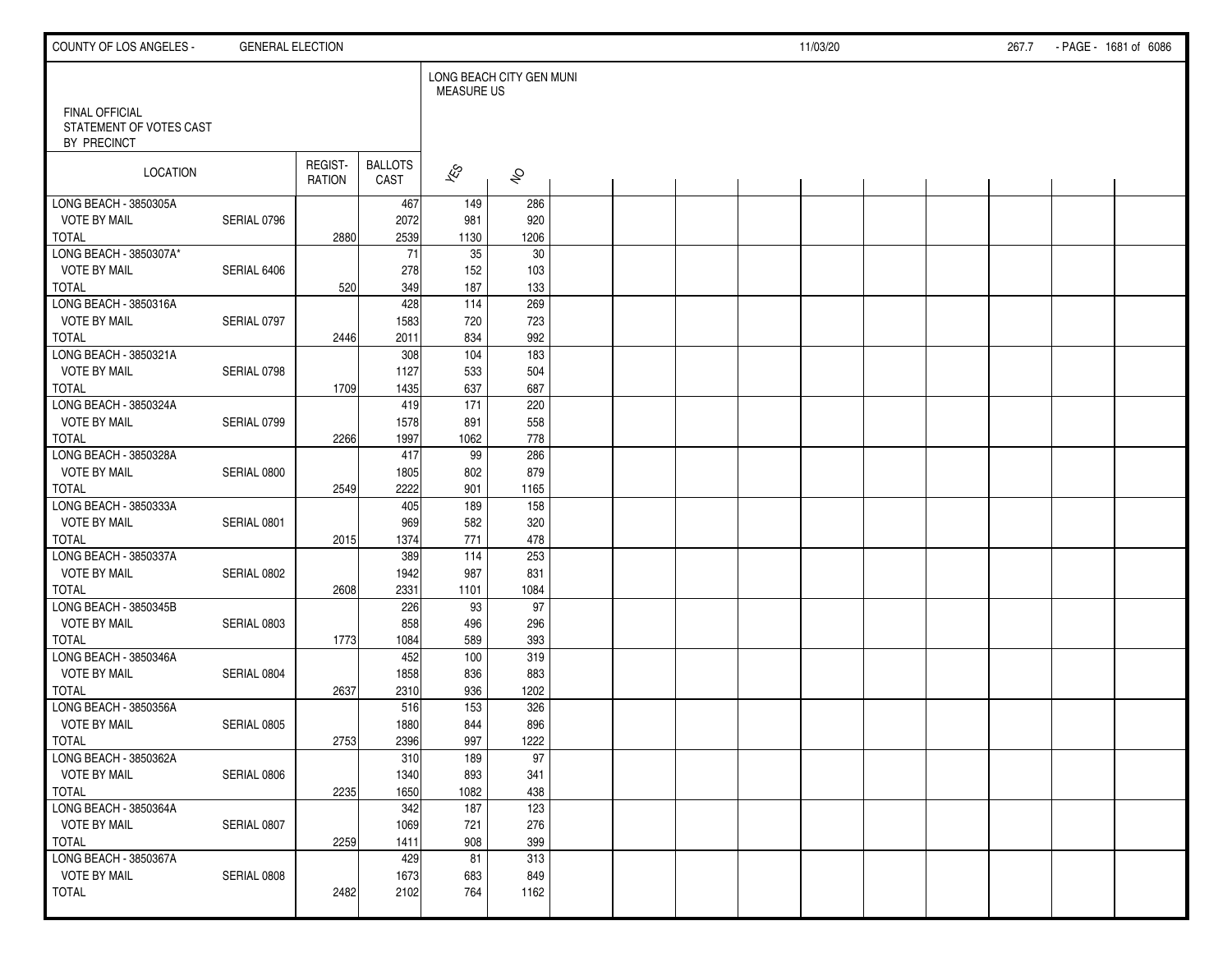| COUNTY OF LOS ANGELES -                                         | <b>GENERAL ELECTION</b> |                          |                        |                                               |                     |  |  | 11/03/20 |  | 267.8 | - PAGE - 1682 of 6086 |  |
|-----------------------------------------------------------------|-------------------------|--------------------------|------------------------|-----------------------------------------------|---------------------|--|--|----------|--|-------|-----------------------|--|
|                                                                 |                         |                          |                        | LONG BEACH CITY GEN MUNI<br><b>MEASURE US</b> |                     |  |  |          |  |       |                       |  |
| <b>FINAL OFFICIAL</b><br>STATEMENT OF VOTES CAST<br>BY PRECINCT |                         |                          |                        |                                               |                     |  |  |          |  |       |                       |  |
| LOCATION                                                        |                         | REGIST-<br><b>RATION</b> | <b>BALLOTS</b><br>CAST | $\sqrt{\hat{S}}$                              | $\hat{\mathcal{S}}$ |  |  |          |  |       |                       |  |
| LONG BEACH - 3850370C                                           |                         |                          | 534                    | 130                                           | 359                 |  |  |          |  |       |                       |  |
| <b>VOTE BY MAIL</b>                                             | SERIAL 0809             |                          | 1763                   | 789                                           | 854                 |  |  |          |  |       |                       |  |
| <b>TOTAL</b>                                                    |                         | 2756                     | 2297                   | 919                                           | 1213                |  |  |          |  |       |                       |  |
| LONG BEACH - 3850373A                                           |                         |                          | 528                    | 160                                           | 327                 |  |  |          |  |       |                       |  |
| <b>VOTE BY MAIL</b>                                             | SERIAL 0810             |                          | 1575                   | 657                                           | 785                 |  |  |          |  |       |                       |  |
| <b>TOTAL</b>                                                    |                         | 2541                     | 2103                   | 817                                           | 1112                |  |  |          |  |       |                       |  |
| LONG BEACH - 3850378A                                           |                         |                          | 530                    | 159                                           | 326                 |  |  |          |  |       |                       |  |
| <b>VOTE BY MAIL</b>                                             | SERIAL 0811             |                          | 1672                   | 769                                           | 780                 |  |  |          |  |       |                       |  |
| <b>TOTAL</b><br>LONG BEACH - 3850379A                           |                         | 2654                     | 2202                   | 928<br>$\frac{113}{113}$                      | 1106<br>89          |  |  |          |  |       |                       |  |
| <b>VOTE BY MAIL</b>                                             | SERIAL 0812             |                          | 247<br>753             | 467                                           | 234                 |  |  |          |  |       |                       |  |
| TOTAL                                                           |                         | 1774                     | 1000                   | 580                                           | 323                 |  |  |          |  |       |                       |  |
| LONG BEACH - 3850389A*                                          |                         |                          |                        | $\mathbf 0$                                   | $\mathbf 0$         |  |  |          |  |       |                       |  |
| <b>VOTE BY MAIL</b>                                             | SERIAL 6407             |                          |                        | $\mathbf 0$                                   |                     |  |  |          |  |       |                       |  |
| <b>TOTAL</b>                                                    |                         |                          |                        | $\mathbf 0$                                   | 0<br>$\pmb{0}$      |  |  |          |  |       |                       |  |
| LONG BEACH - 3850399B                                           |                         |                          | 401                    | 106                                           | 259                 |  |  |          |  |       |                       |  |
| <b>VOTE BY MAIL</b>                                             | SERIAL 0813             |                          | 1677                   | 693                                           | 842                 |  |  |          |  |       |                       |  |
| <b>TOTAL</b>                                                    |                         | 2368                     | 2078                   | 799                                           | 1101                |  |  |          |  |       |                       |  |
| LONG BEACH - 3850415A*                                          |                         |                          | 209                    | 118                                           | 70                  |  |  |          |  |       |                       |  |
| <b>VOTE BY MAIL</b>                                             | SERIAL 6409             |                          | 422                    | 261                                           | 124                 |  |  |          |  |       |                       |  |
| <b>TOTAL</b>                                                    |                         | 946                      | 631                    | 379                                           | 194                 |  |  |          |  |       |                       |  |
| LONG BEACH - 3850445A                                           |                         |                          | 545                    | 171                                           | 323                 |  |  |          |  |       |                       |  |
| <b>VOTE BY MAIL</b>                                             | SERIAL 0814             |                          | 2134                   | 908                                           | 1024                |  |  |          |  |       |                       |  |
| <b>TOTAL</b>                                                    |                         | 2935                     | 2679                   | 1079                                          | 1347                |  |  |          |  |       |                       |  |
| LONG BEACH - 3850447A                                           |                         |                          | 643                    | 175                                           | 437                 |  |  |          |  |       |                       |  |
| <b>VOTE BY MAIL</b>                                             | SERIAL 0815             |                          | 2064                   | 979                                           | 935                 |  |  |          |  |       |                       |  |
| <b>TOTAL</b>                                                    |                         | 3011                     | 2707                   | 1154                                          | 1372                |  |  |          |  |       |                       |  |
| LONG BEACH - 3850530A                                           |                         |                          | 352                    | 138                                           | 178                 |  |  |          |  |       |                       |  |
| <b>VOTE BY MAIL</b>                                             | SERIAL 0816             |                          | 1292                   | 673                                           | 494                 |  |  |          |  |       |                       |  |
| <b>TOTAL</b>                                                    |                         | 2101                     | 1644                   | 811                                           | 672                 |  |  |          |  |       |                       |  |
| LONG BEACH - 3850545A                                           |                         |                          | 587                    | 278                                           | 264                 |  |  |          |  |       |                       |  |
| <b>VOTE BY MAIL</b>                                             | SERIAL 0817             |                          | 2332                   | 1481                                          | 676                 |  |  |          |  |       |                       |  |
| <b>TOTAL</b>                                                    |                         | 3426                     | 2919                   | 1759                                          | 940                 |  |  |          |  |       |                       |  |
| LONG BEACH - 3850553A                                           |                         |                          | 244                    | 97                                            | 114                 |  |  |          |  |       |                       |  |
| <b>VOTE BY MAIL</b>                                             | SERIAL 0818             |                          | 991                    | 526                                           | 366                 |  |  |          |  |       |                       |  |
| TOTAL                                                           |                         | 1916                     | 1235                   | 623                                           | 480                 |  |  |          |  |       |                       |  |
| LONG BEACH - 3850554A                                           |                         |                          | 338                    | 135                                           | 160                 |  |  |          |  |       |                       |  |
| <b>VOTE BY MAIL</b>                                             | SERIAL 0819             |                          | 1253                   | 637                                           | 515                 |  |  |          |  |       |                       |  |
| TOTAL                                                           |                         | 2295                     | 1591                   | 772                                           | 675                 |  |  |          |  |       |                       |  |
| LONG BEACH - 3850555A                                           |                         |                          | 304                    | 140                                           | 129                 |  |  |          |  |       |                       |  |
| <b>VOTE BY MAIL</b>                                             | SERIAL 0820             |                          | 1027                   | 528                                           | 405                 |  |  |          |  |       |                       |  |
| <b>TOTAL</b>                                                    |                         | 2105                     | 1331                   | 668                                           | 534                 |  |  |          |  |       |                       |  |
|                                                                 |                         |                          |                        |                                               |                     |  |  |          |  |       |                       |  |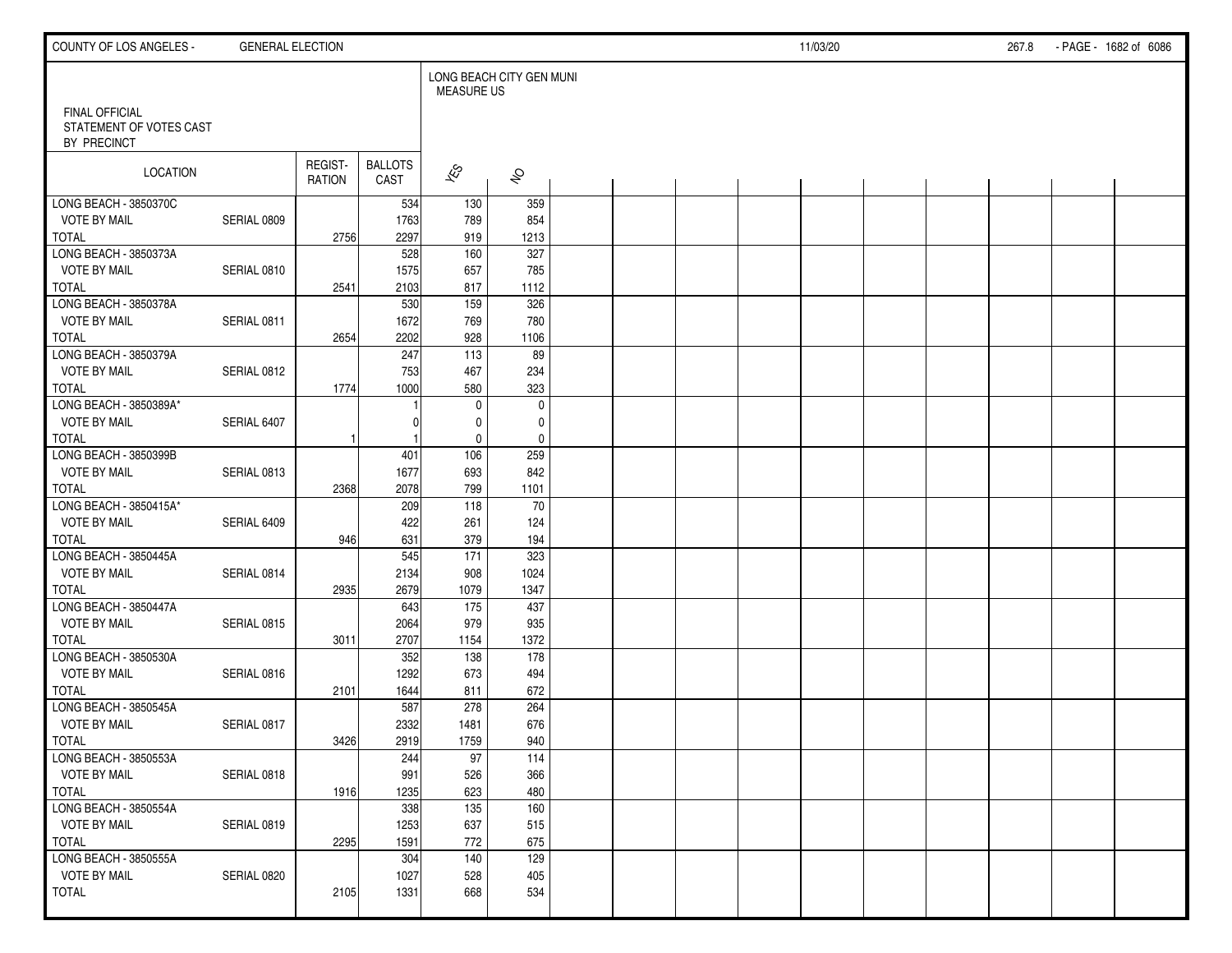| COUNTY OF LOS ANGELES -                                         | <b>GENERAL ELECTION</b> |                   |                        |                                               |                      |  |  | 11/03/20 |  | 267.9 | - PAGE - 1683 of 6086 |  |
|-----------------------------------------------------------------|-------------------------|-------------------|------------------------|-----------------------------------------------|----------------------|--|--|----------|--|-------|-----------------------|--|
|                                                                 |                         |                   |                        | LONG BEACH CITY GEN MUNI<br><b>MEASURE US</b> |                      |  |  |          |  |       |                       |  |
| <b>FINAL OFFICIAL</b><br>STATEMENT OF VOTES CAST<br>BY PRECINCT |                         |                   |                        |                                               |                      |  |  |          |  |       |                       |  |
| LOCATION                                                        |                         | REGIST-<br>RATION | <b>BALLOTS</b><br>CAST | $\overline{\mathcal{K}}$ S                    | $\hat{\mathcal{S}}$  |  |  |          |  |       |                       |  |
| LONG BEACH - 3850558A                                           |                         |                   | 350                    | 142                                           | 172                  |  |  |          |  |       |                       |  |
| <b>VOTE BY MAIL</b>                                             | SERIAL 0821             |                   | 1421                   | 749                                           | 563                  |  |  |          |  |       |                       |  |
| <b>TOTAL</b>                                                    |                         | 2312              | 1771                   | 891                                           | 735                  |  |  |          |  |       |                       |  |
| LONG BEACH - 3850562A                                           |                         |                   | 391                    | 138                                           | 234                  |  |  |          |  |       |                       |  |
| <b>VOTE BY MAIL</b>                                             | SERIAL 0822             |                   | 1846                   | 959                                           | 759                  |  |  |          |  |       |                       |  |
| <b>TOTAL</b>                                                    |                         | 2572              | 2237                   | 1097                                          | 993                  |  |  |          |  |       |                       |  |
| LONG BEACH - 3850563A                                           |                         |                   | 370                    | 166                                           | 176                  |  |  |          |  |       |                       |  |
| <b>VOTE BY MAIL</b>                                             | SERIAL 0823             |                   | 1514                   | 865                                           | 561                  |  |  |          |  |       |                       |  |
| <b>TOTAL</b><br>LONG BEACH - 3850572A                           |                         | 2280              | 1884                   | 1031                                          | 737<br>$\frac{1}{2}$ |  |  |          |  |       |                       |  |
| <b>VOTE BY MAIL</b>                                             | SERIAL 0824             |                   | 380                    | 168<br>735                                    |                      |  |  |          |  |       |                       |  |
| <b>TOTAL</b>                                                    |                         |                   | 1287<br>1667           | 903                                           | 448<br>620           |  |  |          |  |       |                       |  |
| LONG BEACH - 3850577A                                           |                         | 2193              | 326                    | $\frac{174}{ }$                               | 123                  |  |  |          |  |       |                       |  |
| <b>VOTE BY MAIL</b>                                             | SERIAL 0825             |                   | 1077                   | 716                                           | 284                  |  |  |          |  |       |                       |  |
| <b>TOTAL</b>                                                    |                         | 2022              | 1403                   | 890                                           | 407                  |  |  |          |  |       |                       |  |
| LONG BEACH - 3850593A                                           |                         |                   | 353                    | 196                                           | $\frac{132}{ }$      |  |  |          |  |       |                       |  |
| <b>VOTE BY MAIL</b>                                             | SERIAL 0826             |                   | 1242                   | 782                                           | 364                  |  |  |          |  |       |                       |  |
| <b>TOTAL</b>                                                    |                         | 2115              | 1595                   | 978                                           | 496                  |  |  |          |  |       |                       |  |
| LONG BEACH - 3850594A                                           |                         |                   | 294                    | 161                                           | 112                  |  |  |          |  |       |                       |  |
| <b>VOTE BY MAIL</b>                                             | SERIAL 0827             |                   | 1061                   | 710                                           | 287                  |  |  |          |  |       |                       |  |
| <b>TOTAL</b>                                                    |                         | 1988              | 1355                   | 871                                           | 399                  |  |  |          |  |       |                       |  |
| LONG BEACH - 3850611C                                           |                         |                   | 348                    | 195                                           | 107                  |  |  |          |  |       |                       |  |
| <b>VOTE BY MAIL</b>                                             | SERIAL 0828             |                   | 1061                   | 640                                           | 342                  |  |  |          |  |       |                       |  |
| <b>TOTAL</b>                                                    |                         | 2373              | 1409                   | 835                                           | 449                  |  |  |          |  |       |                       |  |
| LONG BEACH - 3850617A                                           |                         |                   | 481                    | 213                                           | 227                  |  |  |          |  |       |                       |  |
| <b>VOTE BY MAIL</b>                                             | SERIAL 0829             |                   | 1835                   | 1066                                          | 589                  |  |  |          |  |       |                       |  |
| <b>TOTAL</b>                                                    |                         | 2837              | 2316                   | 1279                                          | 816                  |  |  |          |  |       |                       |  |
| LONG BEACH - 3850620A                                           |                         |                   | 395                    | 180                                           | 180                  |  |  |          |  |       |                       |  |
| <b>VOTE BY MAIL</b>                                             | SERIAL 0830             |                   | 1563                   | 1008                                          | 429                  |  |  |          |  |       |                       |  |
| <b>TOTAL</b>                                                    |                         | 2383              | 1958                   | 1188                                          | 609                  |  |  |          |  |       |                       |  |
| LONG BEACH - 3850621A                                           |                         |                   | 403                    | 205                                           | 161                  |  |  |          |  |       |                       |  |
| <b>VOTE BY MAIL</b>                                             | SERIAL 0831             |                   | 1548                   | 963                                           | 429                  |  |  |          |  |       |                       |  |
| <b>TOTAL</b>                                                    |                         | 2551              | 1951                   | 1168                                          | 590                  |  |  |          |  |       |                       |  |
| LONG BEACH - 3850624A                                           |                         |                   | 353                    | 173                                           | 139                  |  |  |          |  |       |                       |  |
| <b>VOTE BY MAIL</b>                                             | SERIAL 0832             |                   | 1328                   | 783                                           | 410                  |  |  |          |  |       |                       |  |
| TOTAL                                                           |                         | 2243              | 1681                   | 956                                           | 549                  |  |  |          |  |       |                       |  |
| LONG BEACH - 3850639A                                           |                         |                   | 435                    | 116                                           | 295                  |  |  |          |  |       |                       |  |
| <b>VOTE BY MAIL</b>                                             | SERIAL 0833             |                   | 1774                   | 866                                           | 794                  |  |  |          |  |       |                       |  |
| <b>TOTAL</b>                                                    |                         | 2507              | 2209                   | 982                                           | 1089                 |  |  |          |  |       |                       |  |
| LONG BEACH - 3850650A*                                          |                         |                   | 199                    | 56                                            | 125                  |  |  |          |  |       |                       |  |
| <b>VOTE BY MAIL</b>                                             | SERIAL 6410             |                   | 585                    | 240                                           | 297                  |  |  |          |  |       |                       |  |
| <b>TOTAL</b>                                                    |                         | 944               | 784                    | 296                                           | 422                  |  |  |          |  |       |                       |  |
|                                                                 |                         |                   |                        |                                               |                      |  |  |          |  |       |                       |  |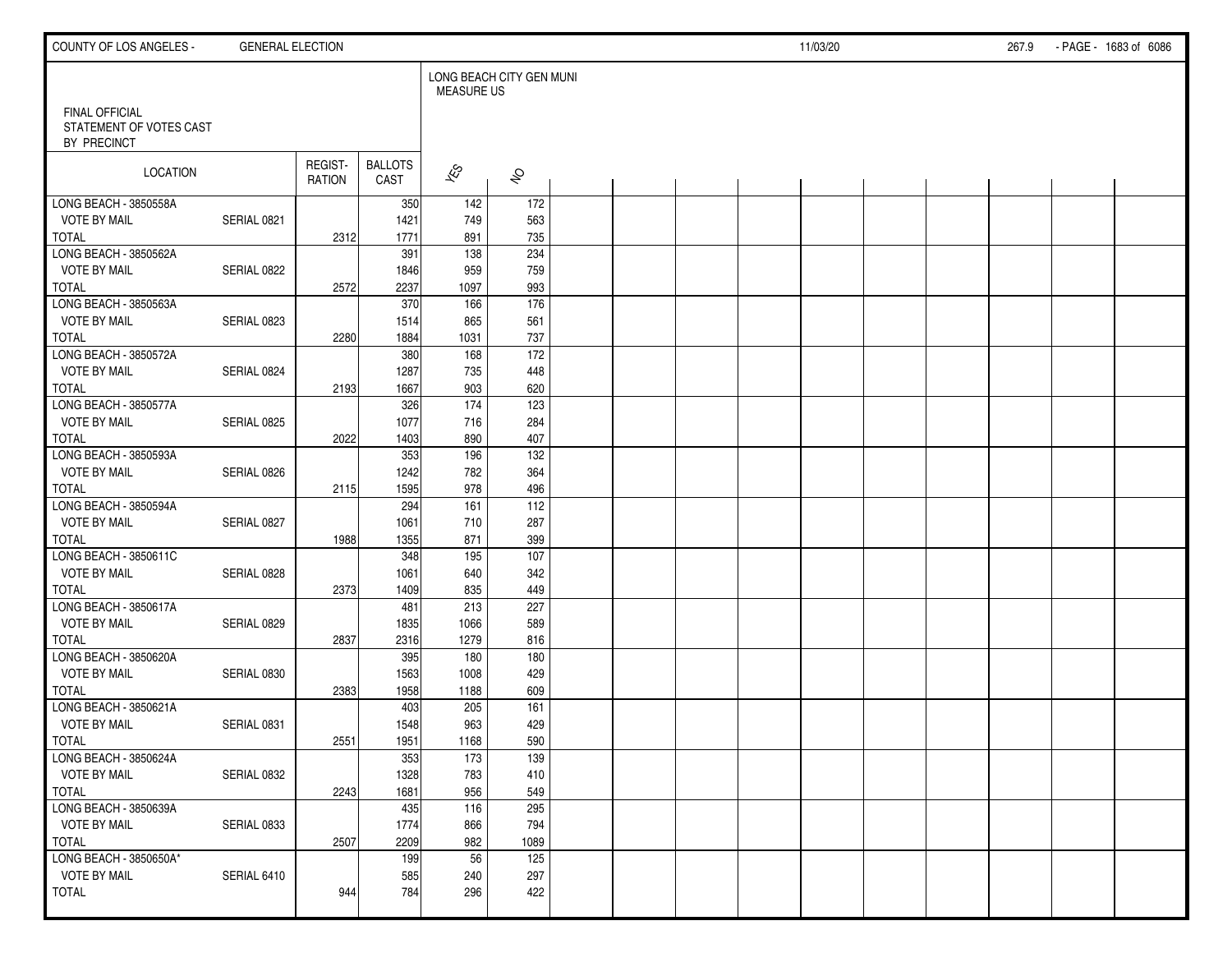| COUNTY OF LOS ANGELES -                                         | <b>GENERAL ELECTION</b> |                          |                        |                   |                          |  |  | 11/03/20 |  |  | 267.10 - PAGE - 1684 of 6086 |
|-----------------------------------------------------------------|-------------------------|--------------------------|------------------------|-------------------|--------------------------|--|--|----------|--|--|------------------------------|
|                                                                 |                         |                          |                        | <b>MEASURE US</b> | LONG BEACH CITY GEN MUNI |  |  |          |  |  |                              |
| <b>FINAL OFFICIAL</b><br>STATEMENT OF VOTES CAST<br>BY PRECINCT |                         |                          |                        |                   |                          |  |  |          |  |  |                              |
| LOCATION                                                        |                         | REGIST-<br><b>RATION</b> | <b>BALLOTS</b><br>CAST | $\sqrt{\hat{S}}$  | $\hat{\mathcal{S}}$      |  |  |          |  |  |                              |
| LONG BEACH - 3850660A                                           |                         |                          | 228                    | 111               | 96                       |  |  |          |  |  |                              |
| <b>VOTE BY MAIL</b>                                             | SERIAL 0834             |                          | 988                    | 530               | 394                      |  |  |          |  |  |                              |
| <b>TOTAL</b><br>LONG BEACH - 3850671A                           |                         | 1838                     | 1216<br>313            | 641<br>134        | 490<br>147               |  |  |          |  |  |                              |
| <b>VOTE BY MAIL</b>                                             | SERIAL 0835             |                          | 1026                   | 517               | 405                      |  |  |          |  |  |                              |
| <b>TOTAL</b>                                                    |                         | 1964                     | 1339                   | 651               | 552                      |  |  |          |  |  |                              |
| LONG BEACH - 3850671C*                                          |                         |                          | 4                      |                   | $\sqrt{2}$               |  |  |          |  |  |                              |
| <b>VOTE BY MAIL</b>                                             | SERIAL 6412             |                          | 12                     | 4                 | $\overline{7}$           |  |  |          |  |  |                              |
| <b>TOTAL</b>                                                    |                         | 32                       | 16                     | 5                 | 9                        |  |  |          |  |  |                              |
| LONG BEACH - 3850687A                                           |                         |                          | 301                    | 156               | 108                      |  |  |          |  |  |                              |
| <b>VOTE BY MAIL</b>                                             | SERIAL 0836             |                          | 823                    | 460               | 267                      |  |  |          |  |  |                              |
| <b>TOTAL</b>                                                    |                         | 1913                     | 1124                   | 616               | 375                      |  |  |          |  |  |                              |
|                                                                 |                         |                          |                        |                   |                          |  |  |          |  |  |                              |
|                                                                 |                         |                          |                        |                   |                          |  |  |          |  |  |                              |
|                                                                 |                         |                          |                        |                   |                          |  |  |          |  |  |                              |
|                                                                 |                         |                          |                        |                   |                          |  |  |          |  |  |                              |
|                                                                 |                         |                          |                        |                   |                          |  |  |          |  |  |                              |
|                                                                 |                         |                          |                        |                   |                          |  |  |          |  |  |                              |
|                                                                 |                         |                          |                        |                   |                          |  |  |          |  |  |                              |
|                                                                 |                         |                          |                        |                   |                          |  |  |          |  |  |                              |
|                                                                 |                         |                          |                        |                   |                          |  |  |          |  |  |                              |
|                                                                 |                         |                          |                        |                   |                          |  |  |          |  |  |                              |
|                                                                 |                         |                          |                        |                   |                          |  |  |          |  |  |                              |
|                                                                 |                         |                          |                        |                   |                          |  |  |          |  |  |                              |
|                                                                 |                         |                          |                        |                   |                          |  |  |          |  |  |                              |
|                                                                 |                         |                          |                        |                   |                          |  |  |          |  |  |                              |
|                                                                 |                         |                          |                        |                   |                          |  |  |          |  |  |                              |
|                                                                 |                         |                          |                        |                   |                          |  |  |          |  |  |                              |
|                                                                 |                         |                          |                        |                   |                          |  |  |          |  |  |                              |
|                                                                 |                         |                          |                        |                   |                          |  |  |          |  |  |                              |
|                                                                 |                         |                          |                        |                   |                          |  |  |          |  |  |                              |
|                                                                 |                         |                          |                        |                   |                          |  |  |          |  |  |                              |
|                                                                 |                         |                          |                        |                   |                          |  |  |          |  |  |                              |
|                                                                 |                         |                          |                        |                   |                          |  |  |          |  |  |                              |
|                                                                 |                         |                          |                        |                   |                          |  |  |          |  |  |                              |
|                                                                 |                         |                          |                        |                   |                          |  |  |          |  |  |                              |
|                                                                 |                         |                          |                        |                   |                          |  |  |          |  |  |                              |
|                                                                 |                         |                          |                        |                   |                          |  |  |          |  |  |                              |
|                                                                 |                         |                          |                        |                   |                          |  |  |          |  |  |                              |
|                                                                 |                         |                          |                        |                   |                          |  |  |          |  |  |                              |
|                                                                 |                         |                          |                        |                   |                          |  |  |          |  |  |                              |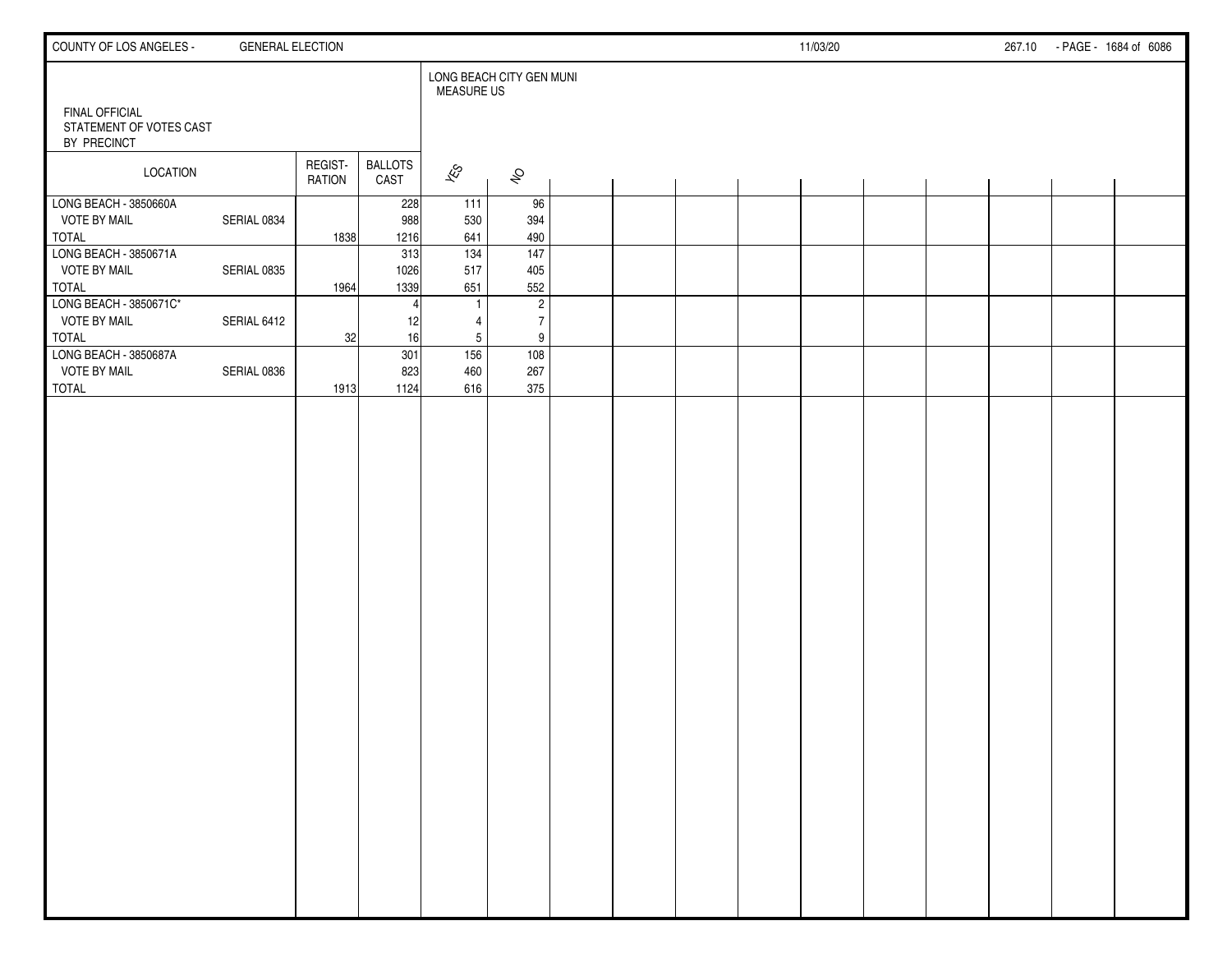| COUNTY OF LOS ANGELES -                                         | <b>GENERAL ELECTION</b>                     |                                               |                         |  | 11/03/20 |  | 267.11 | - PAGE - 1685 of 6086 |
|-----------------------------------------------------------------|---------------------------------------------|-----------------------------------------------|-------------------------|--|----------|--|--------|-----------------------|
| <b>FINAL OFFICIAL</b><br>STATEMENT OF VOTES CAST<br>BY PRECINCT |                                             | LONG BEACH CITY GEN MUNI<br><b>MEASURE US</b> |                         |  |          |  |        |                       |
| <b>LOCATION</b>                                                 | REGIST-<br><b>BALLOTS</b><br>RATION<br>CAST | $\mathscr{E}_{\mathcal{S}}$                   | $\hat{\mathcal{S}}$     |  |          |  |        |                       |
| PRECINCT TOTAL<br><b>VBM TOTAL</b><br><b>GRAND TOTAL</b>        | 204551<br>273849                            | 43457<br>18609<br>161094<br>88431<br>107040   | 20848<br>59625<br>80473 |  |          |  |        |                       |
|                                                                 |                                             |                                               |                         |  |          |  |        |                       |
|                                                                 |                                             |                                               |                         |  |          |  |        |                       |
|                                                                 |                                             |                                               |                         |  |          |  |        |                       |
|                                                                 |                                             |                                               |                         |  |          |  |        |                       |
|                                                                 |                                             |                                               |                         |  |          |  |        |                       |
|                                                                 |                                             |                                               |                         |  |          |  |        |                       |
|                                                                 |                                             |                                               |                         |  |          |  |        |                       |
|                                                                 |                                             |                                               |                         |  |          |  |        |                       |
|                                                                 |                                             |                                               |                         |  |          |  |        |                       |
|                                                                 |                                             |                                               |                         |  |          |  |        |                       |
|                                                                 |                                             |                                               |                         |  |          |  |        |                       |
|                                                                 |                                             |                                               |                         |  |          |  |        |                       |
|                                                                 |                                             |                                               |                         |  |          |  |        |                       |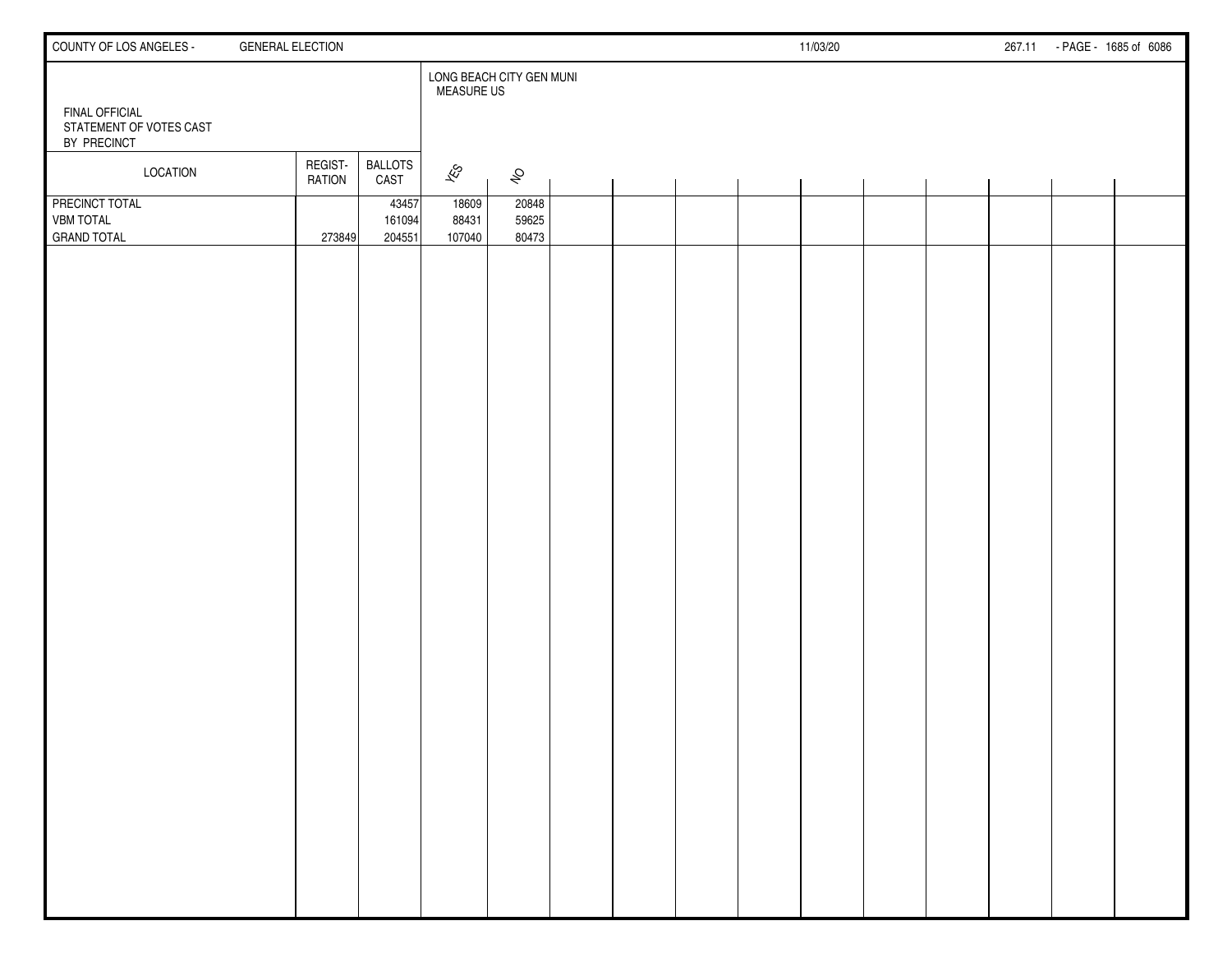| COUNTY OF LOS ANGELES -                                  | <b>GENERAL ELECTION</b> |                   |                        |                          |                            |  |  | 11/03/20 |  | 41.1 | - PAGE - 105 of 6086 |  |
|----------------------------------------------------------|-------------------------|-------------------|------------------------|--------------------------|----------------------------|--|--|----------|--|------|----------------------|--|
|                                                          |                         |                   |                        | LONG BEACH CITY GEN MUNI | COUNCILMEMBER 2ND DISTRICT |  |  |          |  |      |                      |  |
| FINAL OFFICIAL<br>STATEMENT OF VOTES CAST<br>BY PRECINCT |                         |                   |                        | CMDIALEN                 | ROBERT FOT                 |  |  |          |  |      |                      |  |
| LOCATION                                                 |                         | REGIST-<br>RATION | <b>BALLOTS</b><br>CAST |                          |                            |  |  |          |  |      |                      |  |
| LONG BEACH - 3850040A                                    |                         |                   | 304                    | 152                      | 117                        |  |  |          |  |      |                      |  |
| <b>VOTE BY MAIL</b>                                      | SERIAL 0736             |                   | 955                    | 474                      | 373                        |  |  |          |  |      |                      |  |
| TOTAL                                                    |                         | 1911              | 1259                   | 626                      | 490                        |  |  |          |  |      |                      |  |
| LONG BEACH - 3850072A                                    |                         |                   | 379                    | 152                      | 166                        |  |  |          |  |      |                      |  |
| <b>VOTE BY MAIL</b>                                      | SERIAL 0748             |                   | 1486                   | 718                      | 631                        |  |  |          |  |      |                      |  |
| <b>TOTAL</b><br>LONG BEACH - 3850135A                    |                         | 2423              | 1865<br>323            | 870<br>131               | 797<br>161                 |  |  |          |  |      |                      |  |
| <b>VOTE BY MAIL</b>                                      |                         |                   | 1654                   | 792                      | 683                        |  |  |          |  |      |                      |  |
| <b>TOTAL</b>                                             | SERIAL 0762             | 2289              | 1977                   | 923                      | 844                        |  |  |          |  |      |                      |  |
| LONG BEACH - 3850179A                                    |                         |                   | 409                    | 211                      | 166                        |  |  |          |  |      |                      |  |
| <b>VOTE BY MAIL</b>                                      | SERIAL 0772             |                   | 1748                   | 793                      | 763                        |  |  |          |  |      |                      |  |
| <b>TOTAL</b>                                             |                         | 2716              | 2157                   | 1004                     | 929                        |  |  |          |  |      |                      |  |
| LONG BEACH - 3850201A                                    |                         |                   | 384                    | 168                      | 173                        |  |  |          |  |      |                      |  |
| <b>VOTE BY MAIL</b>                                      | SERIAL 0776             |                   | 1928                   | 902                      | 802                        |  |  |          |  |      |                      |  |
| <b>TOTAL</b>                                             |                         | 2768              | 2312                   | 1070                     | 975                        |  |  |          |  |      |                      |  |
| LONG BEACH - 3850227A                                    |                         |                   | 360                    | 164                      | 148                        |  |  |          |  |      |                      |  |
| <b>VOTE BY MAIL</b>                                      | SERIAL 0780             |                   | 1639                   | 841                      | 632                        |  |  |          |  |      |                      |  |
| <b>TOTAL</b>                                             |                         | 2615              | 1999                   | 1005                     | 780                        |  |  |          |  |      |                      |  |
| LONG BEACH - 3850229A                                    |                         |                   | 377                    | 156                      | 193                        |  |  |          |  |      |                      |  |
| <b>VOTE BY MAIL</b>                                      | SERIAL 0781             |                   | 2027                   | 886                      | 941                        |  |  |          |  |      |                      |  |
| <b>TOTAL</b>                                             |                         | 2811              | 2404                   | 1042                     | 1134                       |  |  |          |  |      |                      |  |
| LONG BEACH - 3850237A                                    |                         |                   | 295                    | 139                      | 130                        |  |  |          |  |      |                      |  |
| <b>VOTE BY MAIL</b>                                      | SERIAL 0782             |                   | 1118                   | 535                      | 449                        |  |  |          |  |      |                      |  |
| <b>TOTAL</b>                                             |                         | 2004              | 1413                   | 674                      | 579                        |  |  |          |  |      |                      |  |
| LONG BEACH - 3850362A                                    |                         |                   | 310                    | 134                      | 148                        |  |  |          |  |      |                      |  |
| <b>VOTE BY MAIL</b>                                      | SERIAL 0806             |                   | 1340                   | 674                      | 541                        |  |  |          |  |      |                      |  |
| <b>TOTAL</b>                                             |                         | 2235              | 1650                   | 808                      | 689                        |  |  |          |  |      |                      |  |
| LONG BEACH - 3850379A                                    |                         |                   | 247                    | 133                      | $\overline{75}$            |  |  |          |  |      |                      |  |
| <b>VOTE BY MAIL</b>                                      | SERIAL 0812             |                   | 753                    | 388                      | 293                        |  |  |          |  |      |                      |  |
| <b>TOTAL</b>                                             |                         | 1774              | 1000                   | 521                      | 368                        |  |  |          |  |      |                      |  |
| LONG BEACH - 3850545A                                    |                         |                   | 587                    | 278                      | 230                        |  |  |          |  |      |                      |  |
| VOTE BY MAIL                                             | SERIAL 0817             |                   | 2332                   | 1222                     | 821                        |  |  |          |  |      |                      |  |
| TOTAL                                                    |                         | 3426              | 2919                   | 1500                     | 1051                       |  |  |          |  |      |                      |  |
| LONG BEACH - 3850593A                                    |                         |                   | 353                    | 167                      | 161                        |  |  |          |  |      |                      |  |
| <b>VOTE BY MAIL</b>                                      | SERIAL 0826             |                   | 1242                   | 585                      | 549                        |  |  |          |  |      |                      |  |
| <b>TOTAL</b><br>LONG BEACH - 3850594A                    |                         | 2115              | 1595                   | 752<br>$\frac{137}{ }$   | 710                        |  |  |          |  |      |                      |  |
|                                                          |                         |                   | 294                    |                          | 131                        |  |  |          |  |      |                      |  |
| <b>VOTE BY MAIL</b>                                      | SERIAL 0827             |                   | 1061<br>1355           | 516<br>653               | 451<br>582                 |  |  |          |  |      |                      |  |
| TOTAL                                                    |                         | 1988              |                        |                          |                            |  |  |          |  |      |                      |  |
|                                                          |                         |                   |                        |                          |                            |  |  |          |  |      |                      |  |
|                                                          |                         |                   |                        |                          |                            |  |  |          |  |      |                      |  |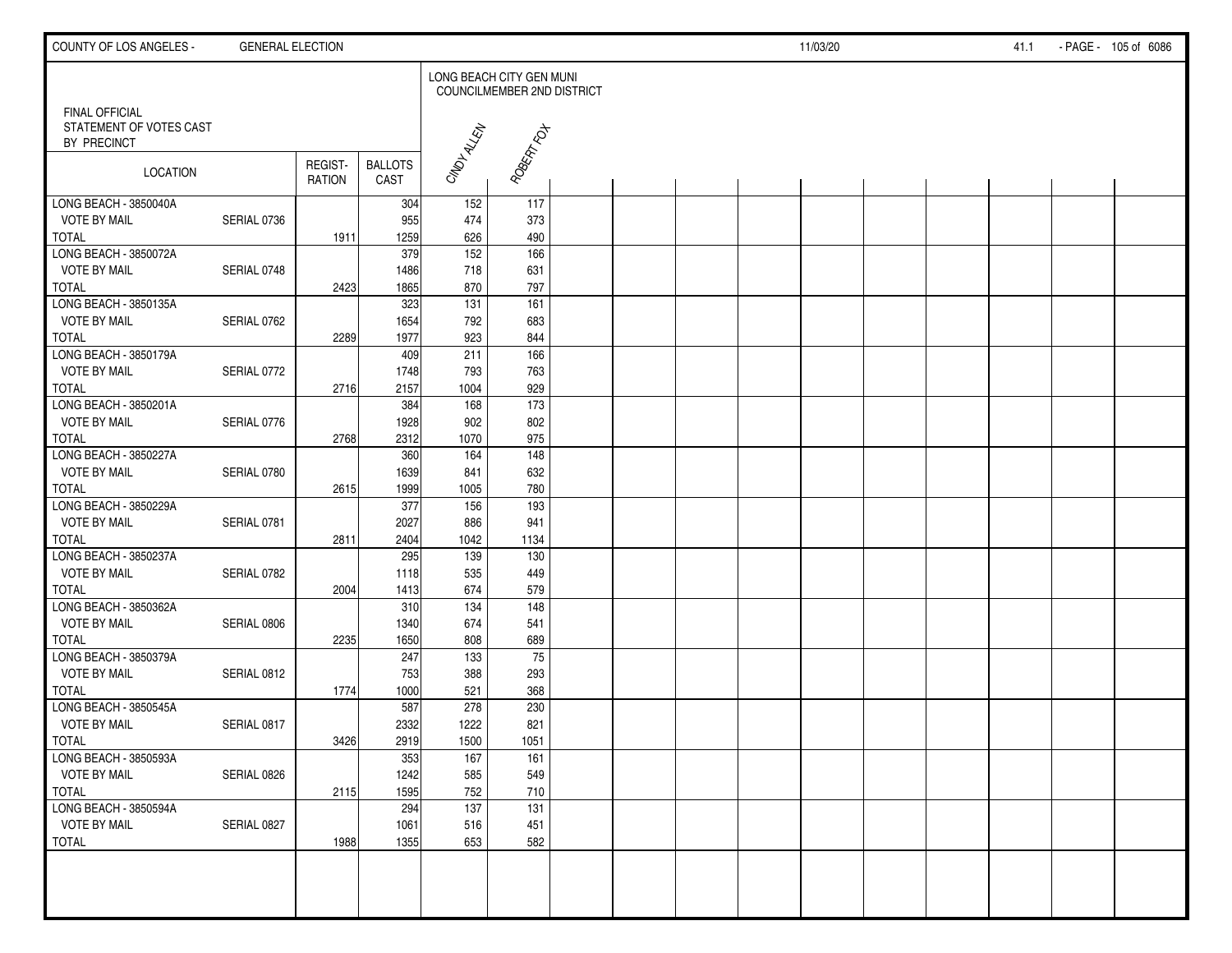| COUNTY OF LOS ANGELES -                                  | <b>GENERAL ELECTION</b>  |                        |                       |                                                               |  |  | 11/03/20 |  | 41.2 | - PAGE - 106 of 6086 |
|----------------------------------------------------------|--------------------------|------------------------|-----------------------|---------------------------------------------------------------|--|--|----------|--|------|----------------------|
| <b>FINAL OFFICIAL</b>                                    |                          |                        |                       | LONG BEACH CITY GEN MUNI<br><b>COUNCILMEMBER 2ND DISTRICT</b> |  |  |          |  |      |                      |
| STATEMENT OF VOTES CAST<br>BY PRECINCT                   |                          |                        | CMD <sub>HALLEN</sub> | ROBERT FOT                                                    |  |  |          |  |      |                      |
| <b>LOCATION</b>                                          | REGIST-<br><b>RATION</b> | <b>BALLOTS</b><br>CAST |                       |                                                               |  |  |          |  |      |                      |
| PRECINCT TOTAL<br><b>VBM TOTAL</b><br><b>GRAND TOTAL</b> | 31075                    | 4622<br>19283<br>23905 | 2122<br>9326<br>11448 | 1999<br>7929<br>9928                                          |  |  |          |  |      |                      |
|                                                          |                          |                        |                       |                                                               |  |  |          |  |      |                      |
|                                                          |                          |                        |                       |                                                               |  |  |          |  |      |                      |
|                                                          |                          |                        |                       |                                                               |  |  |          |  |      |                      |
|                                                          |                          |                        |                       |                                                               |  |  |          |  |      |                      |
|                                                          |                          |                        |                       |                                                               |  |  |          |  |      |                      |
|                                                          |                          |                        |                       |                                                               |  |  |          |  |      |                      |
|                                                          |                          |                        |                       |                                                               |  |  |          |  |      |                      |
|                                                          |                          |                        |                       |                                                               |  |  |          |  |      |                      |
|                                                          |                          |                        |                       |                                                               |  |  |          |  |      |                      |
|                                                          |                          |                        |                       |                                                               |  |  |          |  |      |                      |
|                                                          |                          |                        |                       |                                                               |  |  |          |  |      |                      |
|                                                          |                          |                        |                       |                                                               |  |  |          |  |      |                      |
|                                                          |                          |                        |                       |                                                               |  |  |          |  |      |                      |
|                                                          |                          |                        |                       |                                                               |  |  |          |  |      |                      |
|                                                          |                          |                        |                       |                                                               |  |  |          |  |      |                      |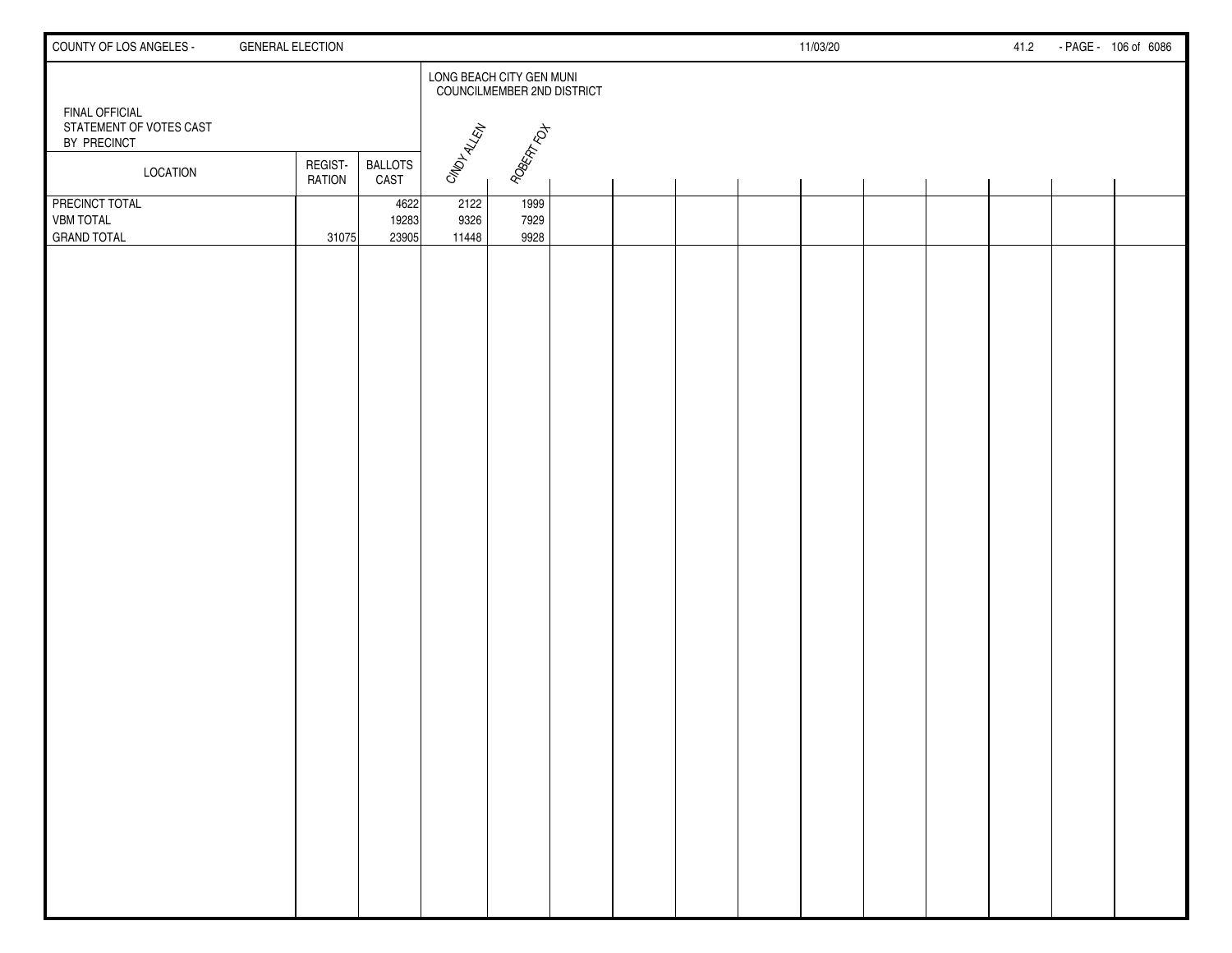| COUNTY OF LOS ANGELES -                                         | <b>GENERAL ELECTION</b> |                          |                        |                                  |                            |  |  | 11/03/20 |  | 42.1 | - PAGE - 107 of 6086 |  |
|-----------------------------------------------------------------|-------------------------|--------------------------|------------------------|----------------------------------|----------------------------|--|--|----------|--|------|----------------------|--|
|                                                                 |                         |                          |                        | LONG BEACH CITY GEN MUNI         | COUNCILMEMBER 6TH DISTRICT |  |  |          |  |      |                      |  |
| <b>FINAL OFFICIAL</b><br>STATEMENT OF VOTES CAST<br>BY PRECINCT |                         |                          |                        | OEE ANDREWS                      |                            |  |  |          |  |      |                      |  |
| LOCATION                                                        |                         | REGIST-<br><b>RATION</b> | <b>BALLOTS</b><br>CAST |                                  | SUELL SARD                 |  |  |          |  |      |                      |  |
| LONG BEACH - 3850021B                                           |                         |                          | 291                    | 109                              | 162                        |  |  |          |  |      |                      |  |
| <b>VOTE BY MAIL</b>                                             | SERIAL 0725             |                          | 853                    | 296                              | 513<br>675                 |  |  |          |  |      |                      |  |
| <b>TOTAL</b><br>LONG BEACH - 3850025A                           |                         | 1967                     | 1144<br>272            | 405<br>105                       | 136                        |  |  |          |  |      |                      |  |
| <b>VOTE BY MAIL</b>                                             | SERIAL 0727             |                          | 1002                   | 402                              | 526                        |  |  |          |  |      |                      |  |
| <b>TOTAL</b>                                                    |                         | 2139                     | 1274                   | 507                              | 662                        |  |  |          |  |      |                      |  |
| LONG BEACH - 3850034A                                           |                         |                          | 369                    | 135                              | 211                        |  |  |          |  |      |                      |  |
| <b>VOTE BY MAIL</b>                                             | SERIAL 0732             |                          | 998                    | 290                              | 649                        |  |  |          |  |      |                      |  |
| <b>TOTAL</b>                                                    |                         | 2247                     | 1367                   | 425                              | 860                        |  |  |          |  |      |                      |  |
| LONG BEACH - 3850038A                                           |                         |                          | 193                    | 67                               | 116                        |  |  |          |  |      |                      |  |
| <b>VOTE BY MAIL</b>                                             | SERIAL 0734             |                          | 487                    | 143                              | 300                        |  |  |          |  |      |                      |  |
| <b>TOTAL</b>                                                    |                         | 1185                     | 680                    | 210                              | 416                        |  |  |          |  |      |                      |  |
| LONG BEACH - 3850110A                                           |                         |                          | $\overline{281}$       | 104                              | $\frac{138}{ }$            |  |  |          |  |      |                      |  |
| <b>VOTE BY MAIL</b>                                             | SERIAL 0756             |                          | 1052                   | 332                              | 630                        |  |  |          |  |      |                      |  |
| <b>TOTAL</b>                                                    |                         | 1798                     | 1333                   | 436                              | 768                        |  |  |          |  |      |                      |  |
| LONG BEACH - 3850110B*                                          |                         |                          |                        | $\mathbf 0$                      | $\mathbf 0$                |  |  |          |  |      |                      |  |
| <b>VOTE BY MAIL</b>                                             | SERIAL 6405             |                          | 17                     | $\overline{7}$<br>$\overline{7}$ | 4                          |  |  |          |  |      |                      |  |
| <b>TOTAL</b><br>LONG BEACH - 3850117A                           |                         | 9                        | 17<br>350              | 161                              | $\overline{4}$<br>158      |  |  |          |  |      |                      |  |
| <b>VOTE BY MAIL</b>                                             | SERIAL 0757             |                          | 992                    | 371                              | 564                        |  |  |          |  |      |                      |  |
| <b>TOTAL</b>                                                    |                         | 2038                     | 1342                   | 532                              | 722                        |  |  |          |  |      |                      |  |
| LONG BEACH - 3850133A                                           |                         |                          | 359                    | 139                              | 188                        |  |  |          |  |      |                      |  |
| <b>VOTE BY MAIL</b>                                             | SERIAL 0760             |                          | 1115                   | 384                              | 675                        |  |  |          |  |      |                      |  |
| <b>TOTAL</b>                                                    |                         | 2243                     | 1474                   | 523                              | 863                        |  |  |          |  |      |                      |  |
| LONG BEACH - 3850134A                                           |                         |                          | 325                    | 121                              | 161                        |  |  |          |  |      |                      |  |
| <b>VOTE BY MAIL</b>                                             | SERIAL 0761             |                          | 874                    | 312                              | 507                        |  |  |          |  |      |                      |  |
| <b>TOTAL</b>                                                    |                         | 2042                     | 1199                   | 433                              | 668                        |  |  |          |  |      |                      |  |
| LONG BEACH - 3850138A                                           |                         |                          | 351                    | 182                              | $\frac{145}{ }$            |  |  |          |  |      |                      |  |
| <b>VOTE BY MAIL</b>                                             | SERIAL 0764             |                          | 858                    | 355                              | 461                        |  |  |          |  |      |                      |  |
| <b>TOTAL</b>                                                    |                         | 1974                     | 1209                   | 537                              | 606                        |  |  |          |  |      |                      |  |
| LONG BEACH - 3850146A                                           |                         |                          | 304                    | 132                              | $\frac{147}{147}$          |  |  |          |  |      |                      |  |
| VOTE BY MAIL<br>ı                                               | SERIAL 0766             |                          | 780                    | 307                              | 427                        |  |  |          |  |      |                      |  |
| <b>TOTAL</b><br>LONG BEACH - 3850156A                           |                         | 1958                     | 1084<br>184            | 439                              | 574                        |  |  |          |  |      |                      |  |
| <b>VOTE BY MAIL</b>                                             | SERIAL 0768             |                          | 552                    | 68<br>201                        | 101<br>305                 |  |  |          |  |      |                      |  |
| <b>TOTAL</b>                                                    |                         | 1380                     | 736                    | 269                              | 406                        |  |  |          |  |      |                      |  |
| LONG BEACH - 3850170A                                           |                         |                          | 299                    | 140                              | 133                        |  |  |          |  |      |                      |  |
| <b>VOTE BY MAIL</b>                                             | SERIAL 0771             |                          | 884                    | 383                              | 442                        |  |  |          |  |      |                      |  |
| <b>TOTAL</b>                                                    |                         | 1930                     | 1183                   | 523                              | 575                        |  |  |          |  |      |                      |  |
|                                                                 |                         |                          |                        |                                  |                            |  |  |          |  |      |                      |  |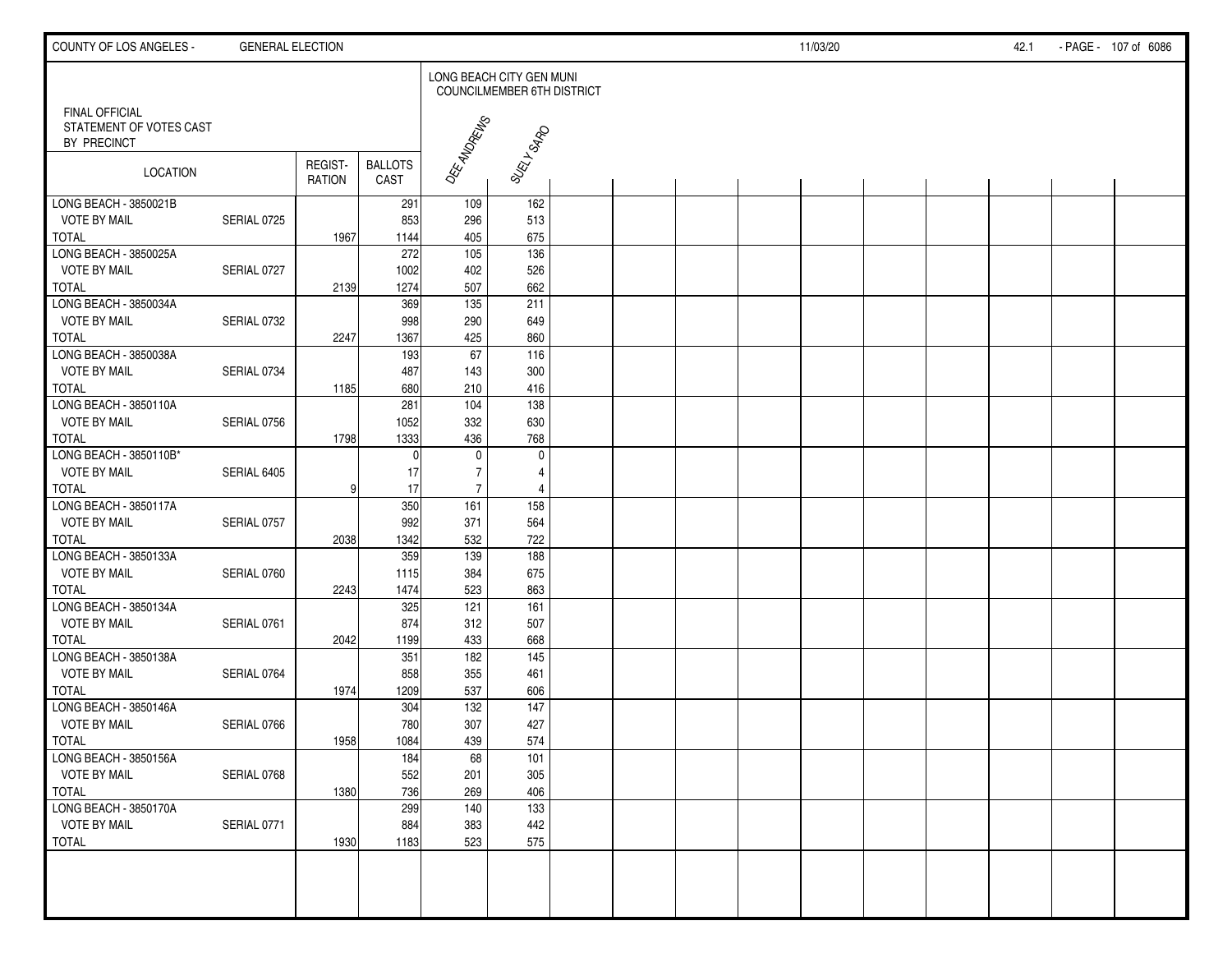| COUNTY OF LOS ANGELES -                                  | <b>GENERAL ELECTION</b>  |                        |                      |                                                               |  |  | 11/03/20 |  | 42.2 | - PAGE - 108 of 6086 |  |
|----------------------------------------------------------|--------------------------|------------------------|----------------------|---------------------------------------------------------------|--|--|----------|--|------|----------------------|--|
|                                                          |                          |                        |                      | LONG BEACH CITY GEN MUNI<br><b>COUNCILMEMBER 6TH DISTRICT</b> |  |  |          |  |      |                      |  |
| FINAL OFFICIAL<br>STATEMENT OF VOTES CAST<br>BY PRECINCT |                          |                        | DEE ANDREINS         | SUELL SARD                                                    |  |  |          |  |      |                      |  |
| LOCATION                                                 | REGIST-<br><b>RATION</b> | <b>BALLOTS</b><br>CAST |                      |                                                               |  |  |          |  |      |                      |  |
| PRECINCT TOTAL<br><b>VBM TOTAL</b><br><b>GRAND TOTAL</b> | 22910                    | 3578<br>10464<br>14042 | 1463<br>3783<br>5246 | 1796<br>6003<br>7799                                          |  |  |          |  |      |                      |  |
|                                                          |                          |                        |                      |                                                               |  |  |          |  |      |                      |  |
|                                                          |                          |                        |                      |                                                               |  |  |          |  |      |                      |  |
|                                                          |                          |                        |                      |                                                               |  |  |          |  |      |                      |  |
|                                                          |                          |                        |                      |                                                               |  |  |          |  |      |                      |  |
|                                                          |                          |                        |                      |                                                               |  |  |          |  |      |                      |  |
|                                                          |                          |                        |                      |                                                               |  |  |          |  |      |                      |  |
|                                                          |                          |                        |                      |                                                               |  |  |          |  |      |                      |  |
|                                                          |                          |                        |                      |                                                               |  |  |          |  |      |                      |  |
|                                                          |                          |                        |                      |                                                               |  |  |          |  |      |                      |  |
|                                                          |                          |                        |                      |                                                               |  |  |          |  |      |                      |  |
|                                                          |                          |                        |                      |                                                               |  |  |          |  |      |                      |  |
|                                                          |                          |                        |                      |                                                               |  |  |          |  |      |                      |  |
|                                                          |                          |                        |                      |                                                               |  |  |          |  |      |                      |  |
|                                                          |                          |                        |                      |                                                               |  |  |          |  |      |                      |  |
|                                                          |                          |                        |                      |                                                               |  |  |          |  |      |                      |  |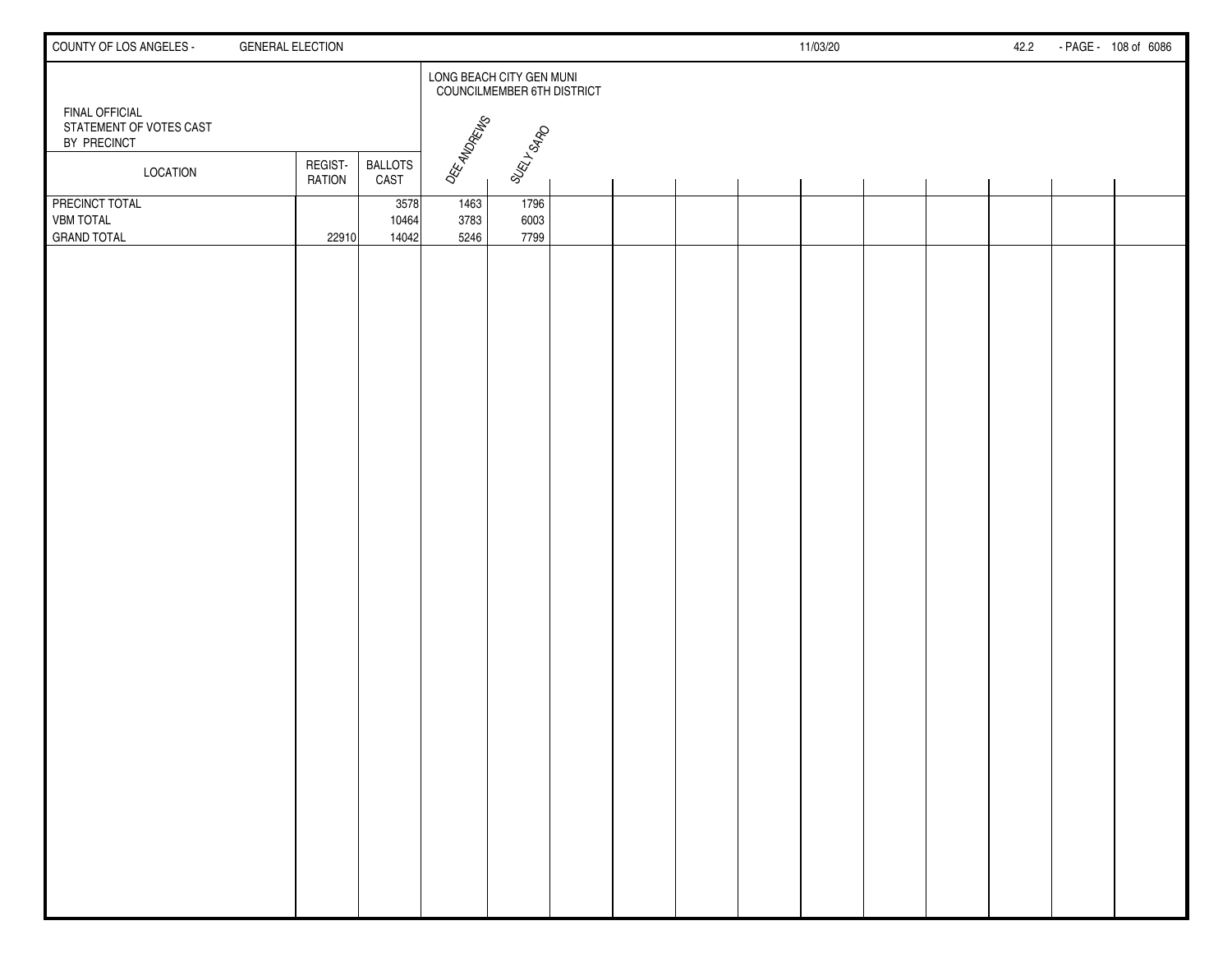| COUNTY OF LOS ANGELES -                                         | <b>GENERAL ELECTION</b> |                   |                        |                          |                             |  |  | 11/03/20 |  | 43.1 | - PAGE - 109 of 6086 |
|-----------------------------------------------------------------|-------------------------|-------------------|------------------------|--------------------------|-----------------------------|--|--|----------|--|------|----------------------|
|                                                                 |                         |                   |                        | LONG BEACH CITY GEN MUNI | COUNCILMEMBER 8TH DISTRICT  |  |  |          |  |      |                      |
| <b>FINAL OFFICIAL</b><br>STATEMENT OF VOTES CAST<br>BY PRECINCT |                         |                   |                        |                          | TUNYA TARAJA<br>MTUH TARAJA |  |  |          |  |      |                      |
| LOCATION                                                        |                         | REGIST-<br>RATION | <b>BALLOTS</b><br>CAST | AL ALISTM IN             |                             |  |  |          |  |      |                      |
| LONG BEACH - 3850002E*<br><b>VOTE BY MAIL</b>                   | SERIAL 6397             |                   |                        | 0<br>$\mathbf{1}$        | $\mathbf 0$<br>0            |  |  |          |  |      |                      |
| <b>TOTAL</b>                                                    |                         | $\overline{c}$    |                        | $\mathbf{1}$             | 0                           |  |  |          |  |      |                      |
| LONG BEACH - 3850037A                                           |                         |                   | 246                    | 119                      | 102                         |  |  |          |  |      |                      |
| <b>VOTE BY MAIL</b>                                             | SERIAL 0733             |                   | 795                    | 381                      | 351                         |  |  |          |  |      |                      |
| <b>TOTAL</b>                                                    |                         | 1743              | 1041                   | 500                      | 453                         |  |  |          |  |      |                      |
| LONG BEACH - 3850039A                                           |                         |                   | 262                    | $\frac{1}{33}$           | $\frac{106}{106}$           |  |  |          |  |      |                      |
| <b>VOTE BY MAIL</b>                                             | SERIAL 0735             |                   | 816                    | 354                      | 390                         |  |  |          |  |      |                      |
| <b>TOTAL</b>                                                    |                         | 1918              | 1078                   | 487                      | 496                         |  |  |          |  |      |                      |
| LONG BEACH - 3850055A                                           |                         |                   | 294                    | 157                      | 107                         |  |  |          |  |      |                      |
| <b>VOTE BY MAIL</b>                                             | SERIAL 0739             |                   | 1513                   | 767                      | 604                         |  |  |          |  |      |                      |
| <b>TOTAL</b>                                                    |                         | 2399              | 1807                   | 924                      | 711                         |  |  |          |  |      |                      |
| LONG BEACH - 3850058A                                           |                         |                   | 213                    | 96                       | 75                          |  |  |          |  |      |                      |
| <b>VOTE BY MAIL</b>                                             | SERIAL 0740             |                   | 731                    | 366                      | 291                         |  |  |          |  |      |                      |
| <b>TOTAL</b>                                                    |                         | 1482              | 944                    | 462                      | 366                         |  |  |          |  |      |                      |
| LONG BEACH - 3850059A                                           |                         |                   | 264                    | 139                      | $\frac{103}{2}$             |  |  |          |  |      |                      |
| <b>VOTE BY MAIL</b>                                             | SERIAL 0741             |                   | 907                    | 441                      | 393                         |  |  |          |  |      |                      |
| <b>TOTAL</b>                                                    |                         | 1884              | 1171                   | 580                      | 496                         |  |  |          |  |      |                      |
| LONG BEACH - 3850060A                                           |                         |                   | 317                    | 157                      | $\frac{118}{118}$           |  |  |          |  |      |                      |
| <b>VOTE BY MAIL</b>                                             | SERIAL 0742             |                   | 989                    | 526                      | 384                         |  |  |          |  |      |                      |
| <b>TOTAL</b>                                                    |                         | 2055              | 1306                   | 683                      | 502                         |  |  |          |  |      |                      |
| LONG BEACH - 3850070A                                           |                         |                   | 402                    | 246                      | 115                         |  |  |          |  |      |                      |
| <b>VOTE BY MAIL</b>                                             | SERIAL 0746             |                   | 1666                   | 929                      | 616                         |  |  |          |  |      |                      |
| <b>TOTAL</b>                                                    |                         | 2454              | 2068                   | 1175                     | 731                         |  |  |          |  |      |                      |
| LONG BEACH - 3850075A                                           |                         |                   | 354                    | 231                      | 92                          |  |  |          |  |      |                      |
| <b>VOTE BY MAIL</b>                                             | SERIAL 0749             |                   | 1579                   | 809                      | 637                         |  |  |          |  |      |                      |
| <b>TOTAL</b>                                                    |                         | 2283              | 1933                   | 1040                     | 729                         |  |  |          |  |      |                      |
| LONG BEACH - 3850307A*                                          |                         |                   | 71                     | 41                       | 20                          |  |  |          |  |      |                      |
| <b>VOTE BY MAIL</b>                                             | SERIAL 6406             |                   | 278                    | 150                      | 105                         |  |  |          |  |      |                      |
| <b>TOTAL</b>                                                    |                         | 520               | 349                    | 191                      | 125                         |  |  |          |  |      |                      |
| LONG BEACH - 3850389A*                                          |                         |                   |                        | $\mathbf 0$              | $\mathbf 0$                 |  |  |          |  |      |                      |
| <b>VOTE BY MAIL</b>                                             | SERIAL 6407             |                   | $\overline{0}$         | $\mathbf 0$              | $\mathbf 0$                 |  |  |          |  |      |                      |
| <b>TOTAL</b>                                                    |                         |                   |                        | $\mathbf 0$              | $\mathbf 0$                 |  |  |          |  |      |                      |
| LONG BEACH - 3850415A*                                          |                         |                   | 209                    | 98                       | 89                          |  |  |          |  |      |                      |
| <b>VOTE BY MAIL</b>                                             | SERIAL 6409             |                   | 422                    | 216                      | 178                         |  |  |          |  |      |                      |
| <b>TOTAL</b>                                                    |                         | 946               | 631<br>244             | 314                      | 267<br>84                   |  |  |          |  |      |                      |
| LONG BEACH - 3850553A<br><b>VOTE BY MAIL</b>                    | SERIAL 0818             |                   | 991                    | 118                      | 406                         |  |  |          |  |      |                      |
| <b>TOTAL</b>                                                    |                         | 1916              | 1235                   | 462<br>580               | 490                         |  |  |          |  |      |                      |
| LONG BEACH - 3850554A                                           |                         |                   | 338                    | 186                      | 104                         |  |  |          |  |      |                      |
| <b>VOTE BY MAIL</b>                                             | SERIAL 0819             |                   | 1253                   | 689                      | 443                         |  |  |          |  |      |                      |
| <b>TOTAL</b>                                                    |                         | 2295              | 1591                   | 875                      | 547                         |  |  |          |  |      |                      |
|                                                                 |                         |                   |                        |                          |                             |  |  |          |  |      |                      |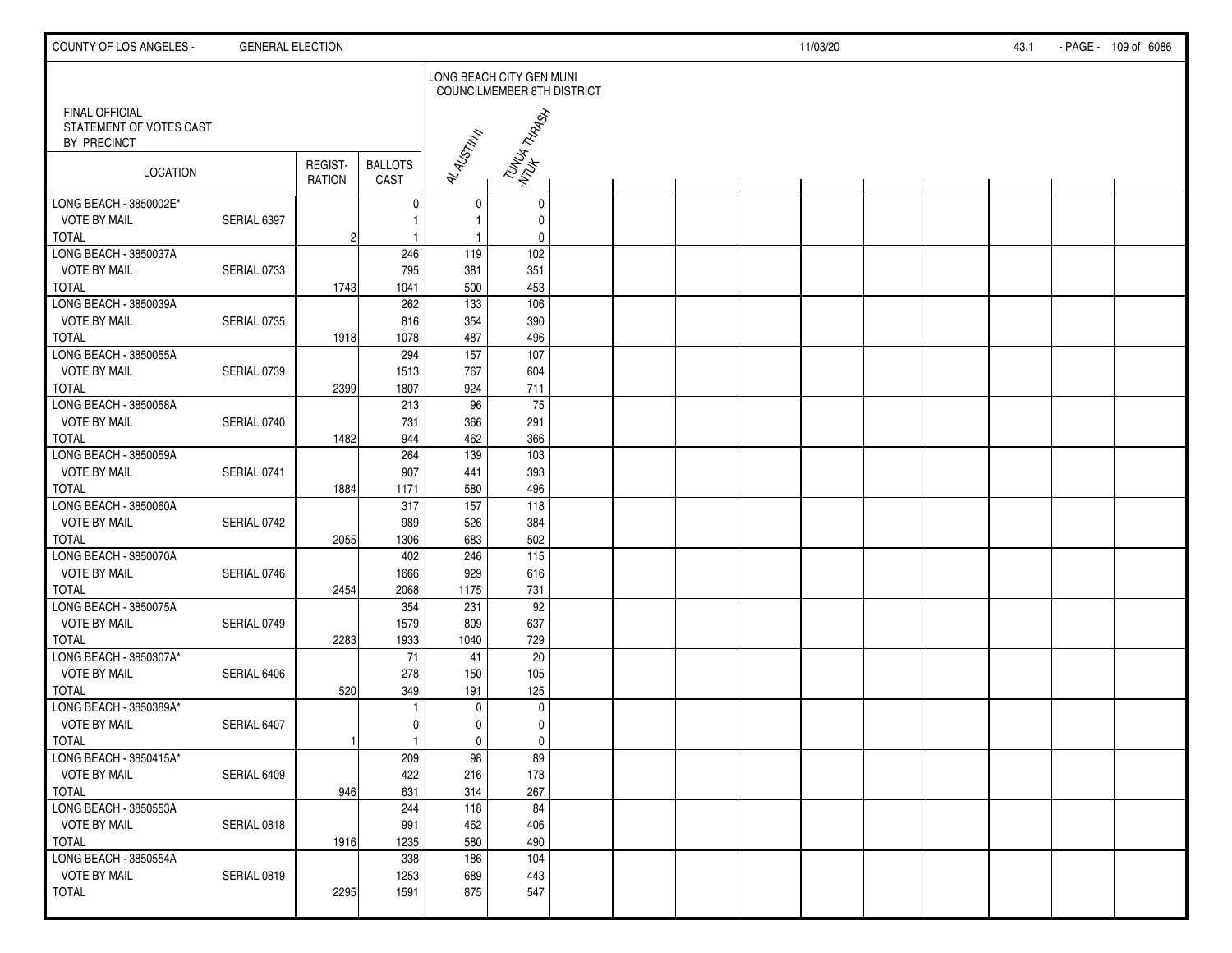| COUNTY OF LOS ANGELES -                                      | <b>GENERAL ELECTION</b> |                          |                        |                   |                                                               |  |  | 11/03/20 |  | 43.2 | - PAGE - 110 of 6086 |
|--------------------------------------------------------------|-------------------------|--------------------------|------------------------|-------------------|---------------------------------------------------------------|--|--|----------|--|------|----------------------|
|                                                              |                         |                          |                        |                   | LONG BEACH CITY GEN MUNI<br><b>COUNCILMEMBER 8TH DISTRICT</b> |  |  |          |  |      |                      |
| FINAL OFFICIAL<br>STATEMENT OF VOTES CAST<br>BY PRECINCT     |                         |                          |                        |                   | TUNUA TARASH                                                  |  |  |          |  |      |                      |
| <b>LOCATION</b>                                              |                         | REGIST-<br><b>RATION</b> | <b>BALLOTS</b><br>CAST | AL ALISTM IN      |                                                               |  |  |          |  |      |                      |
| LONG BEACH - 3850555A<br><b>VOTE BY MAIL</b>                 | SERIAL 0820             |                          | 304<br>1027<br>1331    | 169<br>461<br>630 | 99<br>466<br>565                                              |  |  |          |  |      |                      |
| <b>TOTAL</b><br>LONG BEACH - 3850562A<br><b>VOTE BY MAIL</b> | SERIAL 0822             | 2105                     | 391<br>1846            | 230<br>1009       | 121<br>694                                                    |  |  |          |  |      |                      |
| <b>TOTAL</b><br>LONG BEACH - 3850660A                        |                         | 2572                     | 2237<br>228            | 1239<br>122       | 815<br>81                                                     |  |  |          |  |      |                      |
| <b>VOTE BY MAIL</b><br><b>TOTAL</b><br>LONG BEACH - 3850687A | SERIAL 0834             | 1838                     | 988<br>1216            | 461<br>583        | 455<br>536                                                    |  |  |          |  |      |                      |
| <b>VOTE BY MAIL</b><br><b>TOTAL</b>                          | SERIAL 0836             | 1913                     | 301<br>823<br>1124     | 166<br>409<br>575 | 86<br>338<br>424                                              |  |  |          |  |      |                      |
|                                                              |                         |                          |                        |                   |                                                               |  |  |          |  |      |                      |
|                                                              |                         |                          |                        |                   |                                                               |  |  |          |  |      |                      |
|                                                              |                         |                          |                        |                   |                                                               |  |  |          |  |      |                      |
|                                                              |                         |                          |                        |                   |                                                               |  |  |          |  |      |                      |
|                                                              |                         |                          |                        |                   |                                                               |  |  |          |  |      |                      |
|                                                              |                         |                          |                        |                   |                                                               |  |  |          |  |      |                      |
|                                                              |                         |                          |                        |                   |                                                               |  |  |          |  |      |                      |
|                                                              |                         |                          |                        |                   |                                                               |  |  |          |  |      |                      |
|                                                              |                         |                          |                        |                   |                                                               |  |  |          |  |      |                      |
|                                                              |                         |                          |                        |                   |                                                               |  |  |          |  |      |                      |
|                                                              |                         |                          |                        |                   |                                                               |  |  |          |  |      |                      |
|                                                              |                         |                          |                        |                   |                                                               |  |  |          |  |      |                      |
|                                                              |                         |                          |                        |                   |                                                               |  |  |          |  |      |                      |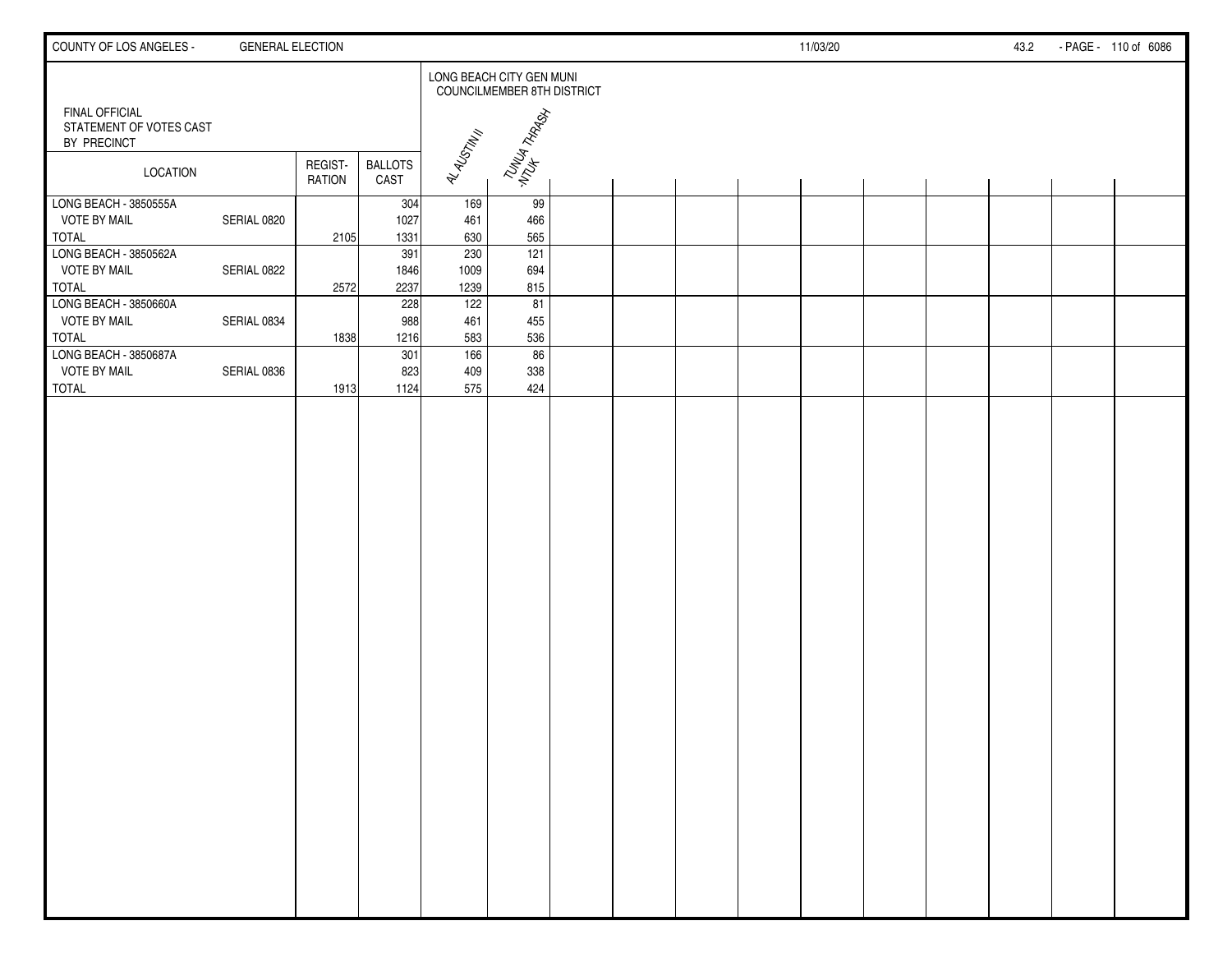| COUNTY OF LOS ANGELES -                                  | <b>GENERAL ELECTION</b>  |                        |                       |                                                               |  |  | 11/03/20 |  | 43.3 | - PAGE - 111 of 6086 |
|----------------------------------------------------------|--------------------------|------------------------|-----------------------|---------------------------------------------------------------|--|--|----------|--|------|----------------------|
|                                                          |                          |                        |                       | LONG BEACH CITY GEN MUNI<br><b>COUNCILMEMBER 8TH DISTRICT</b> |  |  |          |  |      |                      |
| FINAL OFFICIAL<br>STATEMENT OF VOTES CAST<br>BY PRECINCT |                          |                        |                       | TUNUA THARASH                                                 |  |  |          |  |      |                      |
| LOCATION                                                 | REGIST-<br><b>RATION</b> | <b>BALLOTS</b><br>CAST | AL ALGSTAV II         |                                                               |  |  |          |  |      |                      |
| PRECINCT TOTAL<br><b>VBM TOTAL</b><br><b>GRAND TOTAL</b> | 30326                    | 4439<br>16625<br>21064 | 2408<br>8431<br>10839 | 1502<br>6751<br>8253                                          |  |  |          |  |      |                      |
|                                                          |                          |                        |                       |                                                               |  |  |          |  |      |                      |
|                                                          |                          |                        |                       |                                                               |  |  |          |  |      |                      |
|                                                          |                          |                        |                       |                                                               |  |  |          |  |      |                      |
|                                                          |                          |                        |                       |                                                               |  |  |          |  |      |                      |
|                                                          |                          |                        |                       |                                                               |  |  |          |  |      |                      |
|                                                          |                          |                        |                       |                                                               |  |  |          |  |      |                      |
|                                                          |                          |                        |                       |                                                               |  |  |          |  |      |                      |
|                                                          |                          |                        |                       |                                                               |  |  |          |  |      |                      |
|                                                          |                          |                        |                       |                                                               |  |  |          |  |      |                      |
|                                                          |                          |                        |                       |                                                               |  |  |          |  |      |                      |
|                                                          |                          |                        |                       |                                                               |  |  |          |  |      |                      |
|                                                          |                          |                        |                       |                                                               |  |  |          |  |      |                      |
|                                                          |                          |                        |                       |                                                               |  |  |          |  |      |                      |
|                                                          |                          |                        |                       |                                                               |  |  |          |  |      |                      |
|                                                          |                          |                        |                       |                                                               |  |  |          |  |      |                      |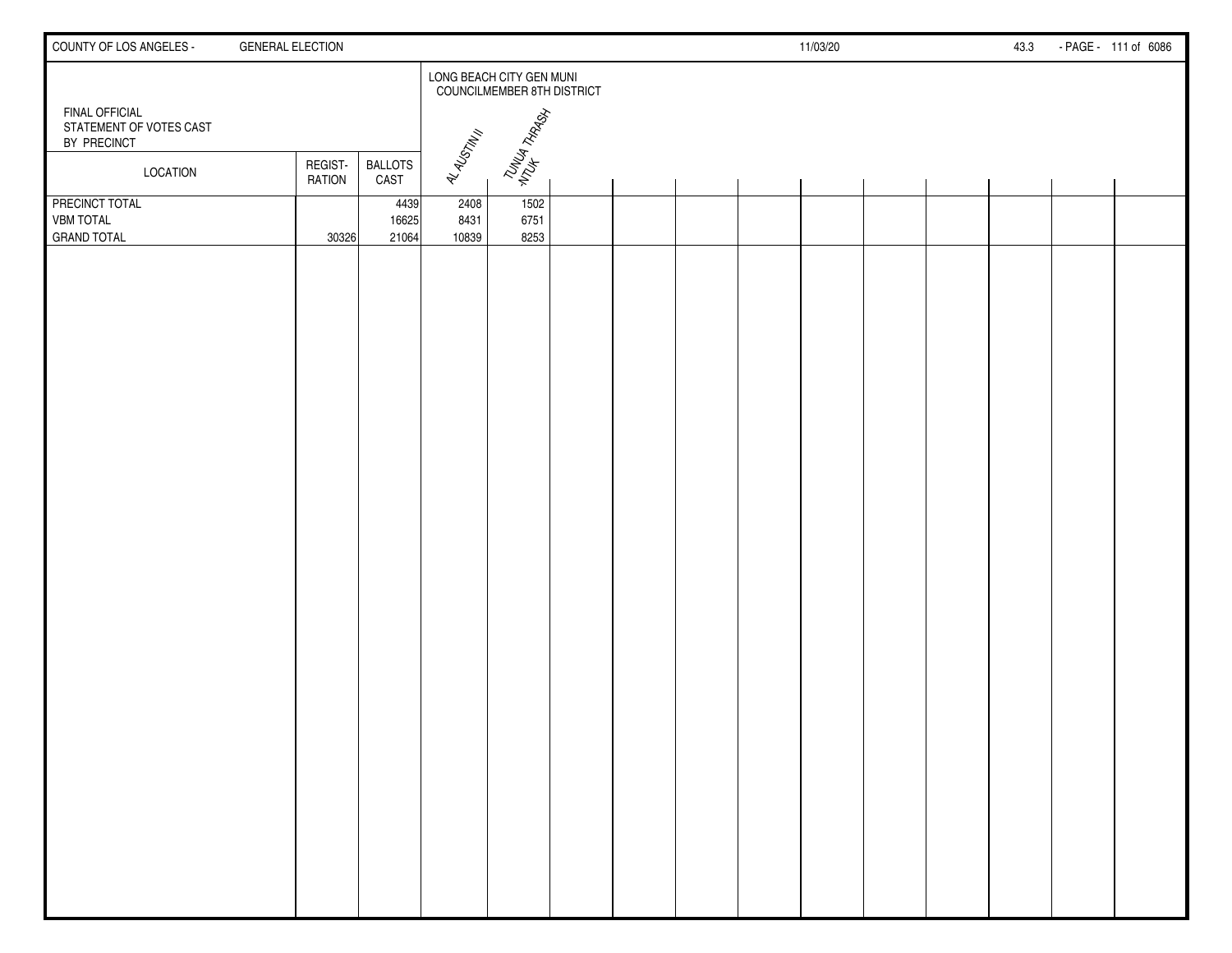| COUNTY OF LOS ANGELES -                                         | <b>GENERAL ELECTION</b> |                          |                        |                           |                          |  |  | 11/03/20 |  | 89.1 | - PAGE - 237 of 6086 |
|-----------------------------------------------------------------|-------------------------|--------------------------|------------------------|---------------------------|--------------------------|--|--|----------|--|------|----------------------|
|                                                                 |                         |                          |                        | LONG BEACH UNIFIED SCHOOL | GOV BD MEMBER DISTRICT 2 |  |  |          |  |      |                      |
| <b>FINAL OFFICIAL</b><br>STATEMENT OF VOTES CAST<br>BY PRECINCT |                         |                          |                        |                           | TONUA RETES              |  |  |          |  |      |                      |
| LOCATION                                                        |                         | REGIST-<br><b>RATION</b> | <b>BALLOTS</b><br>CAST | ERIK MILLER               |                          |  |  |          |  |      |                      |
| LONG BEACH - 3850021B                                           |                         |                          | 291                    | 116                       | 140                      |  |  |          |  |      |                      |
| <b>VOTE BY MAIL</b><br><b>TOTAL</b>                             | SERIAL 0725             | 1967                     | 853<br>1144            | 381<br>497                | 395<br>535               |  |  |          |  |      |                      |
| LONG BEACH - 3850025A                                           |                         |                          | 272                    | $\overline{97}$           | 135                      |  |  |          |  |      |                      |
| <b>VOTE BY MAIL</b>                                             | SERIAL 0727             |                          | 1002                   | 486                       | 404                      |  |  |          |  |      |                      |
| <b>TOTAL</b>                                                    |                         | 2139                     | 1274                   | 583                       | 539                      |  |  |          |  |      |                      |
| LONG BEACH - 3850071A                                           |                         |                          | 291                    | $\frac{149}{ }$           | 109                      |  |  |          |  |      |                      |
| <b>VOTE BY MAIL</b>                                             | SERIAL 0747             |                          | 1300                   | 647                       | 539                      |  |  |          |  |      |                      |
| <b>TOTAL</b>                                                    |                         | 2112                     | 1591                   | 796                       | 648                      |  |  |          |  |      |                      |
| LONG BEACH - 3850091C*                                          |                         |                          | 18                     | 6                         | 11                       |  |  |          |  |      |                      |
| <b>VOTE BY MAIL</b>                                             | SERIAL 6403             |                          | 35                     | 15                        | 17                       |  |  |          |  |      |                      |
| <b>TOTAL</b>                                                    |                         | 117                      | 53                     | 21                        | 28                       |  |  |          |  |      |                      |
| LONG BEACH - 3850097A                                           |                         |                          | 392                    | 163                       | 180                      |  |  |          |  |      |                      |
| <b>VOTE BY MAIL</b>                                             | SERIAL 0752             |                          | 1079                   | 542                       | 449                      |  |  |          |  |      |                      |
| <b>TOTAL</b>                                                    |                         | 2199                     | 1471                   | 705                       | 629                      |  |  |          |  |      |                      |
| LONG BEACH - 3850100A                                           |                         |                          | 279                    | 139                       | 94                       |  |  |          |  |      |                      |
| <b>VOTE BY MAIL</b>                                             | SERIAL 0753             |                          | 957                    | 469                       | 415                      |  |  |          |  |      |                      |
| TOTAL<br>LONG BEACH - 3850101A                                  |                         | 1763                     | 1236<br>293            | 608                       | 509<br>127               |  |  |          |  |      |                      |
| <b>VOTE BY MAIL</b>                                             | SERIAL 0754             |                          | 971                    | 138<br>456                | 449                      |  |  |          |  |      |                      |
| <b>TOTAL</b>                                                    |                         | 1928                     | 1264                   | 594                       | 576                      |  |  |          |  |      |                      |
| LONG BEACH - 3850103A                                           |                         |                          | 260                    | 110                       | 122                      |  |  |          |  |      |                      |
| <b>VOTE BY MAIL</b>                                             | SERIAL 0755             |                          | 1017                   | 469                       | 476                      |  |  |          |  |      |                      |
| <b>TOTAL</b>                                                    |                         | 1890                     | 1277                   | 579                       | 598                      |  |  |          |  |      |                      |
| LONG BEACH - 3850110A                                           |                         |                          | 281                    | 125                       | 114                      |  |  |          |  |      |                      |
| <b>VOTE BY MAIL</b>                                             | SERIAL 0756             |                          | 1052                   | 524                       | 422                      |  |  |          |  |      |                      |
| <b>TOTAL</b>                                                    |                         | 1798                     | 1333                   | 649                       | 536                      |  |  |          |  |      |                      |
| LONG BEACH - 3850117A                                           |                         |                          | 350                    | 165                       | $\overline{137}$         |  |  |          |  |      |                      |
| <b>VOTE BY MAIL</b>                                             | SERIAL 0757             |                          | 992                    | 449                       | 459                      |  |  |          |  |      |                      |
| <b>TOTAL</b>                                                    |                         | 2038                     | 1342                   | 614                       | 596                      |  |  |          |  |      |                      |
| LONG BEACH - 3850120A                                           |                         |                          | 257                    | 136                       | 102                      |  |  |          |  |      |                      |
| <b>VOTE BY MAIL</b>                                             | SERIAL 0758             |                          | 1353                   | 783                       | 462                      |  |  |          |  |      |                      |
| <b>TOTAL</b>                                                    |                         | 2113                     | 1610                   | 919                       | 564                      |  |  |          |  |      |                      |
| LONG BEACH - 3850123A                                           |                         |                          | 337                    | 123                       | 187                      |  |  |          |  |      |                      |
| <b>VOTE BY MAIL</b>                                             | SERIAL 0759             |                          | 1062                   | 480                       | 493                      |  |  |          |  |      |                      |
| <b>TOTAL</b><br>LONG BEACH - 3850133A                           |                         | 2274                     | 1399<br>359            | 603<br>$\overline{153}$   | 680<br>163               |  |  |          |  |      |                      |
| <b>VOTE BY MAIL</b>                                             | SERIAL 0760             |                          | 1115                   | 555                       | 466                      |  |  |          |  |      |                      |
| <b>TOTAL</b>                                                    |                         | 2243                     | 1474                   | 708                       | 629                      |  |  |          |  |      |                      |
| LONG BEACH - 3850134A                                           |                         |                          | 325                    | 113                       | 166                      |  |  |          |  |      |                      |
| <b>VOTE BY MAIL</b>                                             | SERIAL 0761             |                          | 874                    | 442                       | 334                      |  |  |          |  |      |                      |
| <b>TOTAL</b>                                                    |                         | 2042                     | 1199                   | 555                       | 500                      |  |  |          |  |      |                      |
|                                                                 |                         |                          |                        |                           |                          |  |  |          |  |      |                      |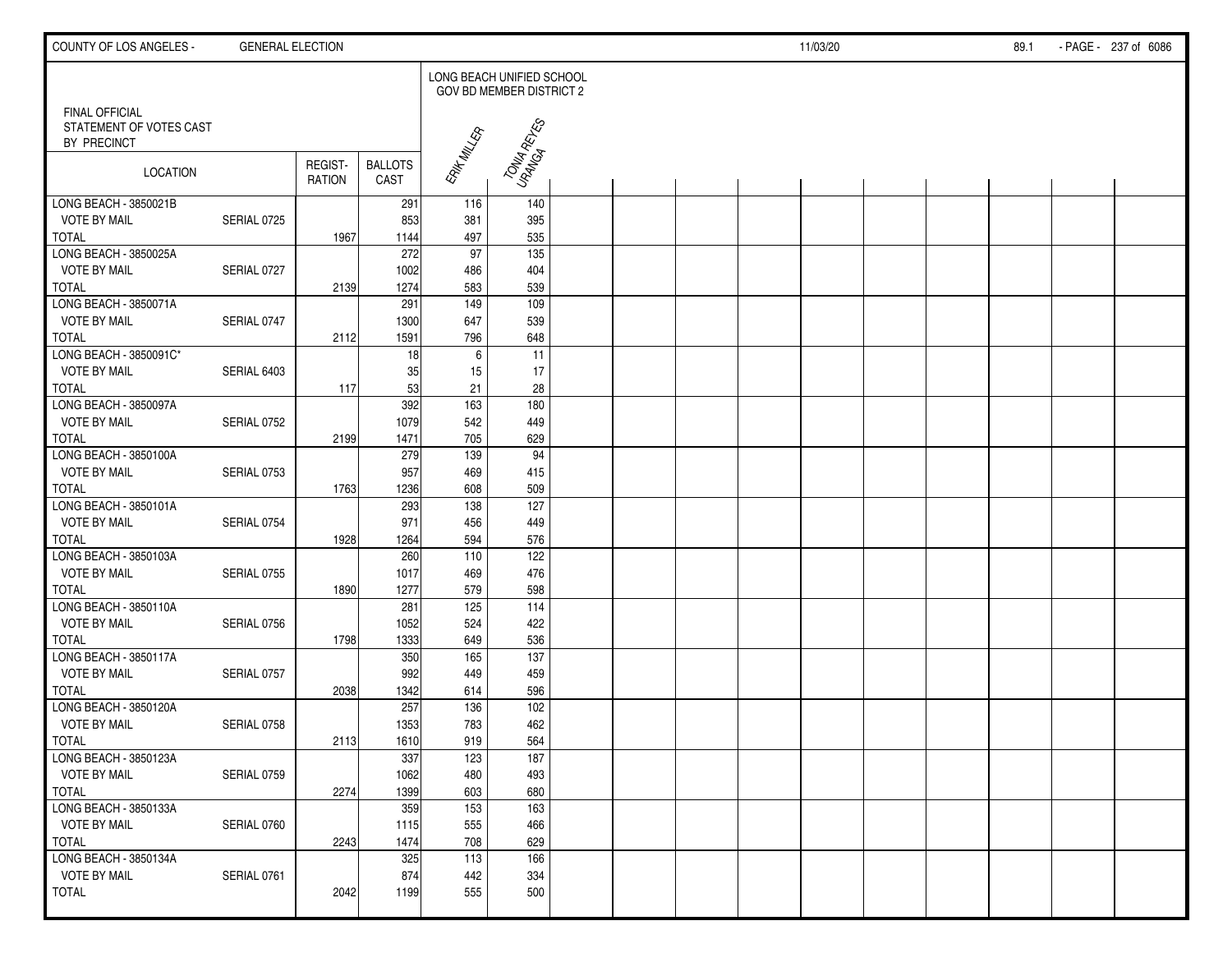| COUNTY OF LOS ANGELES -                                         | <b>GENERAL ELECTION</b> |                          |                        |                           |                          |  |  | 11/03/20 |  | 89.2 | - PAGE - 238 of 6086 |
|-----------------------------------------------------------------|-------------------------|--------------------------|------------------------|---------------------------|--------------------------|--|--|----------|--|------|----------------------|
|                                                                 |                         |                          |                        | LONG BEACH UNIFIED SCHOOL | GOV BD MEMBER DISTRICT 2 |  |  |          |  |      |                      |
| <b>FINAL OFFICIAL</b><br>STATEMENT OF VOTES CAST<br>BY PRECINCT |                         |                          |                        |                           | TONUA RETES              |  |  |          |  |      |                      |
| LOCATION                                                        |                         | REGIST-<br><b>RATION</b> | <b>BALLOTS</b><br>CAST | ERIK MILLER               |                          |  |  |          |  |      |                      |
| LONG BEACH - 3850137A                                           |                         |                          | 320                    | 122                       | 139                      |  |  |          |  |      |                      |
| <b>VOTE BY MAIL</b>                                             | SERIAL 0763             |                          | 751                    | 339                       | 346                      |  |  |          |  |      |                      |
| <b>TOTAL</b>                                                    |                         | 1758                     | 1071                   | 461                       | 485                      |  |  |          |  |      |                      |
| LONG BEACH - 3850138A                                           |                         |                          | 351                    | $\overline{155}$          | 147                      |  |  |          |  |      |                      |
| <b>VOTE BY MAIL</b><br><b>TOTAL</b>                             | SERIAL 0764             | 1974                     | 858<br>1209            | 375<br>530                | 389<br>536               |  |  |          |  |      |                      |
| LONG BEACH - 3850146A                                           |                         |                          | 304                    | 110                       | $\overline{141}$         |  |  |          |  |      |                      |
| <b>VOTE BY MAIL</b>                                             | SERIAL 0766             |                          | 780                    | 320                       | 370                      |  |  |          |  |      |                      |
| <b>TOTAL</b>                                                    |                         | 1958                     | 1084                   | 430                       | 511                      |  |  |          |  |      |                      |
| LONG BEACH - 3850156A                                           |                         |                          | 184                    | 51                        | 111                      |  |  |          |  |      |                      |
| <b>VOTE BY MAIL</b>                                             | SERIAL 0768             |                          | 552                    | 218                       | 250                      |  |  |          |  |      |                      |
| <b>TOTAL</b>                                                    |                         | 1380                     | 736                    | 269                       | 361                      |  |  |          |  |      |                      |
| LONG BEACH - 3850170A                                           |                         |                          | 299                    | 122                       | 130                      |  |  |          |  |      |                      |
| <b>VOTE BY MAIL</b>                                             | SERIAL 0771             |                          | 884                    | 433                       | 334                      |  |  |          |  |      |                      |
| <b>TOTAL</b>                                                    |                         | 1930                     | 1183                   | 555                       | 464                      |  |  |          |  |      |                      |
| LONG BEACH - 3850190A                                           |                         |                          | 282                    | $\frac{115}{115}$         | $\frac{148}{ }$          |  |  |          |  |      |                      |
| <b>VOTE BY MAIL</b>                                             | SERIAL 0775             |                          | 1060                   | 433                       | 557                      |  |  |          |  |      |                      |
| <b>TOTAL</b>                                                    |                         | 2054                     | 1342                   | 548                       | 705                      |  |  |          |  |      |                      |
| LONG BEACH - 3850286A                                           |                         |                          | 384                    | 144                       | 180                      |  |  |          |  |      |                      |
| <b>VOTE BY MAIL</b>                                             | SERIAL 0791             |                          | 1138                   | 518                       | 510                      |  |  |          |  |      |                      |
| <b>TOTAL</b>                                                    |                         | 2503                     | 1522                   | 662                       | 690                      |  |  |          |  |      |                      |
| LONG BEACH - 3850296A                                           |                         |                          | 362                    | $\overline{143}$          | $\frac{176}{ }$          |  |  |          |  |      |                      |
| <b>VOTE BY MAIL</b>                                             | SERIAL 0794             |                          | 817                    | 351                       | 401                      |  |  |          |  |      |                      |
| <b>TOTAL</b>                                                    |                         | 2074                     | 1179                   | 494                       | 577                      |  |  |          |  |      |                      |
| LONG BEACH - 3850333A                                           |                         |                          | 405                    | 173                       | 174                      |  |  |          |  |      |                      |
| <b>VOTE BY MAIL</b>                                             | SERIAL 0801             |                          | 969                    | 386                       | 515                      |  |  |          |  |      |                      |
| <b>TOTAL</b>                                                    |                         | 2015                     | 1374                   | 559                       | 689                      |  |  |          |  |      |                      |
| LONG BEACH - 3850530A                                           |                         |                          | 352                    | 179                       | 133                      |  |  |          |  |      |                      |
| <b>VOTE BY MAIL</b>                                             | SERIAL 0816             |                          | 1292                   | 659                       | 486                      |  |  |          |  |      |                      |
| <b>TOTAL</b>                                                    |                         | 2101                     | 1644                   | 838                       | 619                      |  |  |          |  |      |                      |
| LONG BEACH - 3850572A                                           |                         |                          | 380                    | 191                       | $\overline{135}$         |  |  |          |  |      |                      |
| <b>VOTE BY MAIL</b><br>ı                                        | SERIAL 0824             |                          | 1287                   | 686                       | 462                      |  |  |          |  |      |                      |
| <b>TOTAL</b>                                                    |                         | 2193                     | 1667                   | 877                       | 597                      |  |  |          |  |      |                      |
| LONG BEACH - 3850671A                                           |                         |                          | 313                    | 138                       | 140                      |  |  |          |  |      |                      |
| <b>VOTE BY MAIL</b>                                             | SERIAL 0835             |                          | 1026                   | 508                       | 432<br>572               |  |  |          |  |      |                      |
| <b>TOTAL</b>                                                    |                         | 1964                     | 1339                   | 646                       |                          |  |  |          |  |      |                      |
|                                                                 |                         |                          |                        |                           |                          |  |  |          |  |      |                      |
|                                                                 |                         |                          |                        |                           |                          |  |  |          |  |      |                      |
|                                                                 |                         |                          |                        |                           |                          |  |  |          |  |      |                      |
|                                                                 |                         |                          |                        |                           |                          |  |  |          |  |      |                      |
|                                                                 |                         |                          |                        |                           |                          |  |  |          |  |      |                      |
|                                                                 |                         |                          |                        |                           |                          |  |  |          |  |      |                      |